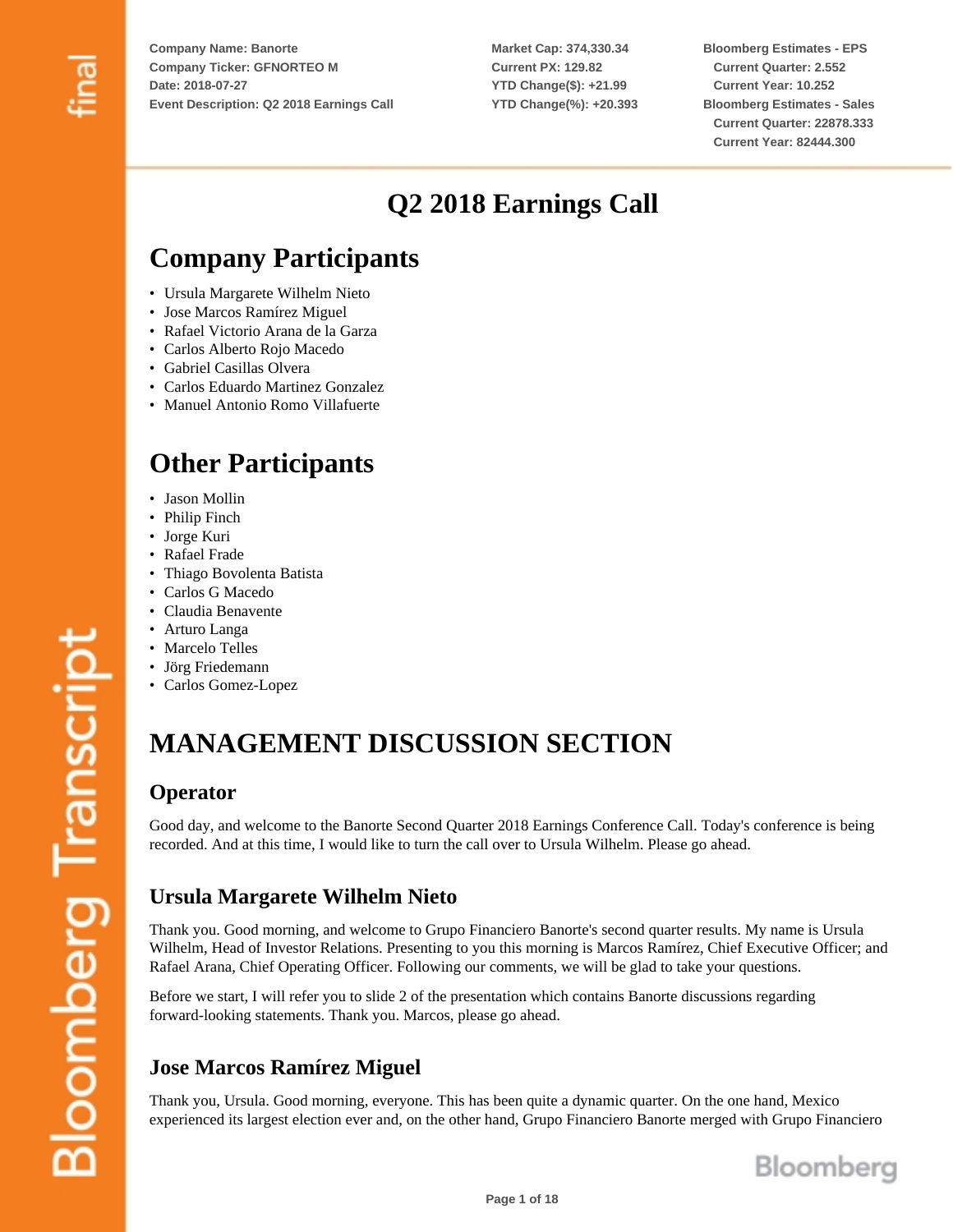**Market Cap: 374,330.34 Current PX: 129.82 YTD Change(\$): +21.99 YTD Change(%): +20.393**

**Bloomberg Estimates - EPS Current Quarter: 2.552 Current Year: 10.252 Bloomberg Estimates - Sales Current Quarter: 22878.333 Current Year: 82444.300**

Interacciones not only to [ph] found (00:01:09) the second largest financial group in the country, but one to serve in the best interest of our shareholders.

In this context, let me revise today's conference call into three. First, I will address our very strong quarterly results. Then I will comment about the Mexican election outcome. And finally, Rafael Arana will assess the merger and provide you with updated year-end estimates which will include Interaccion (sic) [Interacciones] (00:01:38).

I will start on slide 3. As you can see, we were able to gather good asset growth, margin expansion and a stable credit quality during the second quarter. Grupo Financiero Norte delivered MXN 7.2 billion of earnings, up 27% compared to last year and 6% above the first quarter. Earnings per share were MXN 2.59.

Accumulated net income for the first half of the year was MXN 13.9 billion, growing 25% above the same period last year. As usual, let me highlight some key performance indicators. We managed to obtain a strong return on equity for the quarter of 19.1%, moving up 97 basis points in the period. Similarly, ROE for the first semester was also a strong 18.8%, improving 265 basis points year-over-year. The annual ordinary dividend of MXN 9.5 billion was paid to shareholders on June 11.

On slide 4, revenues grew 2% in the quarter to total MXN 22.7 billion on a strong growth in net interest income, fees and good results in trading and treasury. Accumulated revenue for the first half of the year was MXN 45.1 billion, increasing a strong 18% as all revenue lines achieved good growth.

Net interest income from the banking operations posted good sequential growth of 6%, reaching MXN 16.1 billion, while consolidated NII incorporating Insurance and Annuities declined a modest 2% in the quarter to amount MXN 17.8 billion. This decline is entirely explained by the seasonality of the insurance results compared to the first quarter. The evolution of the net interest margin in the quarter was positive. The margin of the banking business expanded 20 basis points to reach 5.6%. Year-over-year, it grew 30 basis points.

Also, the NIM of the loan portfolio was up 10% – 10 basis points to reach 8.6%. The net interest margin of the consolidated group declined 20 basis points to 5.7%. Again, this decline is entirely explained by the seasonality of the insurance results. Year-over-year, the NIM increased 30 basis points. The good evolution of the margin reflects a positive mix of assets towards interest rates and tight control over the funding costs. Net fees from services was MXN 3.2 billion, increasing 25% sequentially and 11% annually, driven by good growth in all fee categories.

On slide 5, the total expenses of MXN 8.9 billion declined 2% in the period as we line up our annual expense growth to the guidance. Here, it's worth noting that we reached another record quarter of positive operating leverage and efficiency ratio achieved the lowest historical level of 39.5% in the quarter.

Moving to the loan growth and asset quality on slide 6. The loan book totaled MXN 640 billion, up 3% in the period and 8% yearly, in line with our guidance. All loan segments of the book are growing as expected, yet loan demand in government has been soft, and we also booked some prepayments, reason why this portfolio declined 3% up to June.

If we exclude the government book, the loan portfolio was up 10%. As I said, we have been able to deliver these strong results at stable asset quality. The NPL ratio deteriorated 5 basis points in the quarter and now it stands at 2% due to the usual seasonal behavior of the credit card and payroll books during the second quarter.

Loan loss provisions were MXN 3.8 billion, 10% lower than the prior quarter. As you will recall that in the first quarter we booked some specific provisions for our commercial credit exposure. As a result, the cost of risk declined to 2.4%.

Now, moving to the relevant subsidiaries on page 8. The bank posted record results with net income of MXN 5.2 billion, 29% ahead of last year and posting a return on equity of 23.3%. The NIM reached 6.4% expanding 40 basis points. Results reflect good growth in the loan portfolio and the deposit base. Seguros Banorte booked earnings of MXN 751 million in the quarter, 11% ahead the same period last year. Accumulated earnings were MXN 2.1 billion, up 35% annually. Afore Banorte added MXN 363 million in earnings to the group, which were up 10% in the period.

On slide 9, we provide the evolution of the capital ratios of the bank which remain very strong. The capital adequacy ratio was 17.8% while the Common Equity Tier 1 ratio was 12.7%. Both indicators increased 10 basis points in the

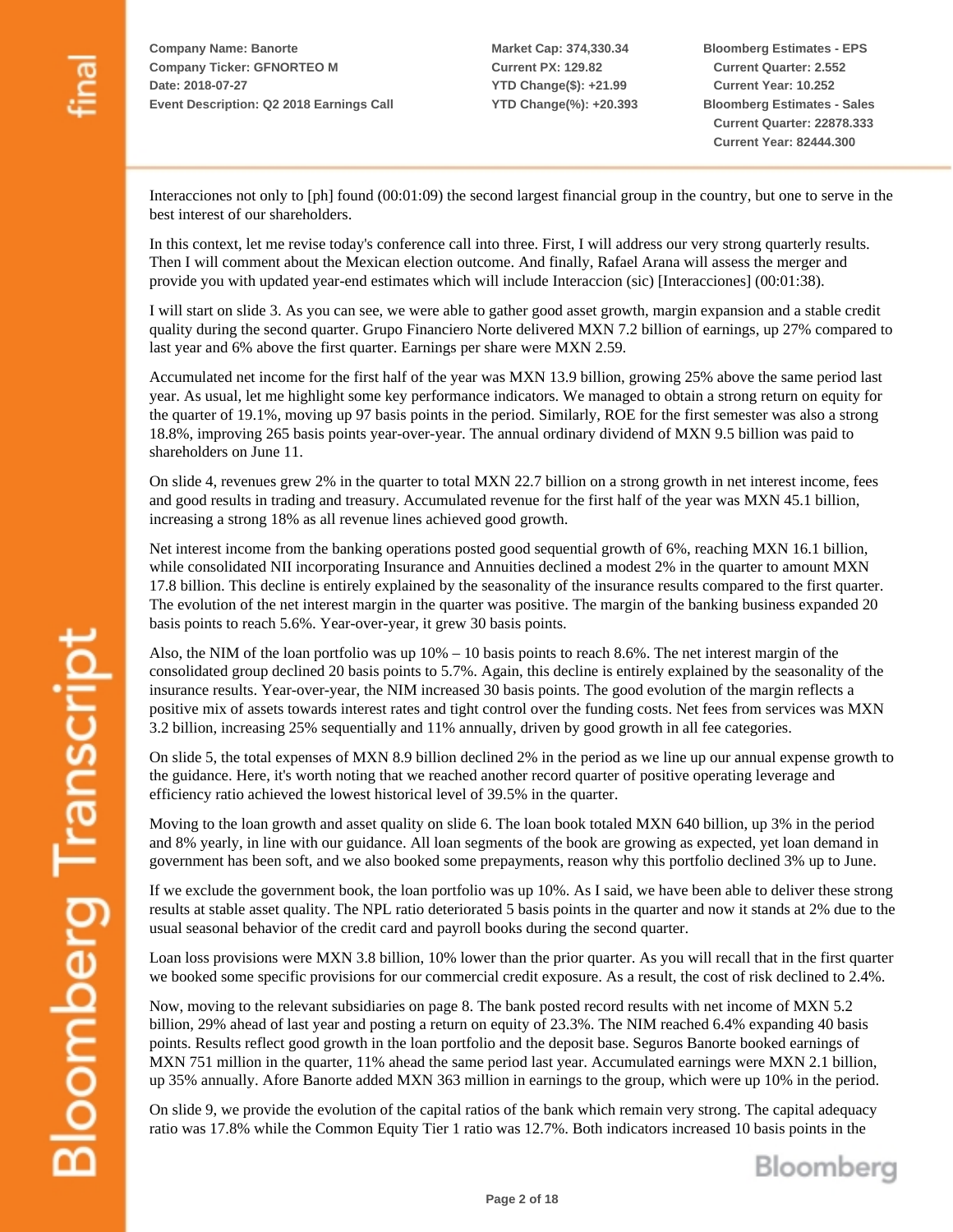**Market Cap: 374,330.34 Current PX: 129.82 YTD Change(\$): +21.99 YTD Change(%): +20.393** **Bloomberg Estimates - EPS Current Quarter: 2.552 Current Year: 10.252 Bloomberg Estimates - Sales Current Quarter: 22878.333 Current Year: 82444.300**

quarter while risk-weighted assets grew a modest 7%.

Now, let me shift gears to part two. I want to take a moment to highlight some of the recent developments and our outlook for the second half of the year. Elections are over and to no one's surprise, Andrés Manuel López Obrador will take office on December 1. The surprise [ph] I think (00:07:12) however that AMLO's MORENA party [ph] won simply  $(00:07:14)$  majority representations in both the lower and upper houses of Congress, giving him ample capacity to make changes to laws although not at the constitutional level.

While AMLO has favored a change in the economic model with more state intervention to reactivate the economy to tackle inequality and poverty, the message of the elected government so far has remained moderate towards maintaining macroeconomic stability and fiscal discipline, as well as maintaining the independence of the Central Bank and a flexible exchange rate regime. The new government has communicated that it will increase minimum wages. It will introduce scholarships for the youth and we have raised universal pensions for the elderly, along with investments in infrastructure. We should expect to see these measures as soon as next year.

Nevertheless, we do not expect a higher budget deficit as the newly elected government has reiterated that the above-mentioned programs will be financed via an optimization of the government spending and not by increasing the country's indebtedness level. We remain optimistic of the economic developments for the remainder of the year and we are hopeful of a smooth government transition in the year 2019. We are positive that the group will deliver another set of strong results for the second half of the year as we continue to execute on our strategic plan and also to work on the integration of Grupo Financiero Interacciones. In this context, let me be very clear again, our 2020 goals remain intact and we are fully committed to achieve them.

Let's move to that part three. I will ask Rafael Arana to give you an update of the acquisition of Grupo Financiero Interacciones as well as to comment on our expected results for the end of the year as we incorporate the acquisition. Rafa, please go ahead.

## **Rafael Victorio Arana de la Garza**

Thank you. Thank you, Marcos, and good morning to all of you. As we informed a few weeks ago, we conclude the Interacciones transaction on July 13. [indiscernible] (00:09:28) as you know, was paid out MXN 26.5 billion, 50% was paid in cash through a capital reduction from Banco Interacciones and the remainder with 109.7 million newly issued shares from Grupo Financiero Banorte, which was determined [ph] by – upon (00:09:47) a fixed exchange rate factor of 0.4065. The legal merger between the companies happened at the same date, and therefore, Grupo Financiero Interacciones and subsidiaries ceased to exist as of that date. We will report consolidated financial information as of that date.

The integration process kicked off as soon as regulatory approvals were granted. IT integration and migration is complete and operations are already running on the Banorte without causing disruptions to customers. On the business side, the infrastructure group of Grupo Financiero Interacciones will become a product unit within Banorte wholesale banking division. It will be headed by Carlos Rojo from Grupo Financiero Interacciones.

Banorte's business teams will retain customer relationship responsibility. The remainder business areas such as mutual funds and a small wealth management group will be absorbed by Banorte counterparts. Risk management and treasury also now are running on the Banorte team. Our target is to conclude the integration at the most by the end of September.

Now, turning to slide 10 to give you some color on the financial consolidation of Grupo Financiero Interacciones on a pro forma basis, the most relevant changes to reported Q3 information by Banorte are, total consolidated assets of the group will increase by around 13%. The loan portfolio of the bank will go up by around 15%. The consolidated government exposure will represent close to 28% of total loans, from the 20% reported at the end of the second quarter. And as we mentioned to the market, that number will trend down to 26% in the coming years based upon the dynamic growth of the other parts of the loan book.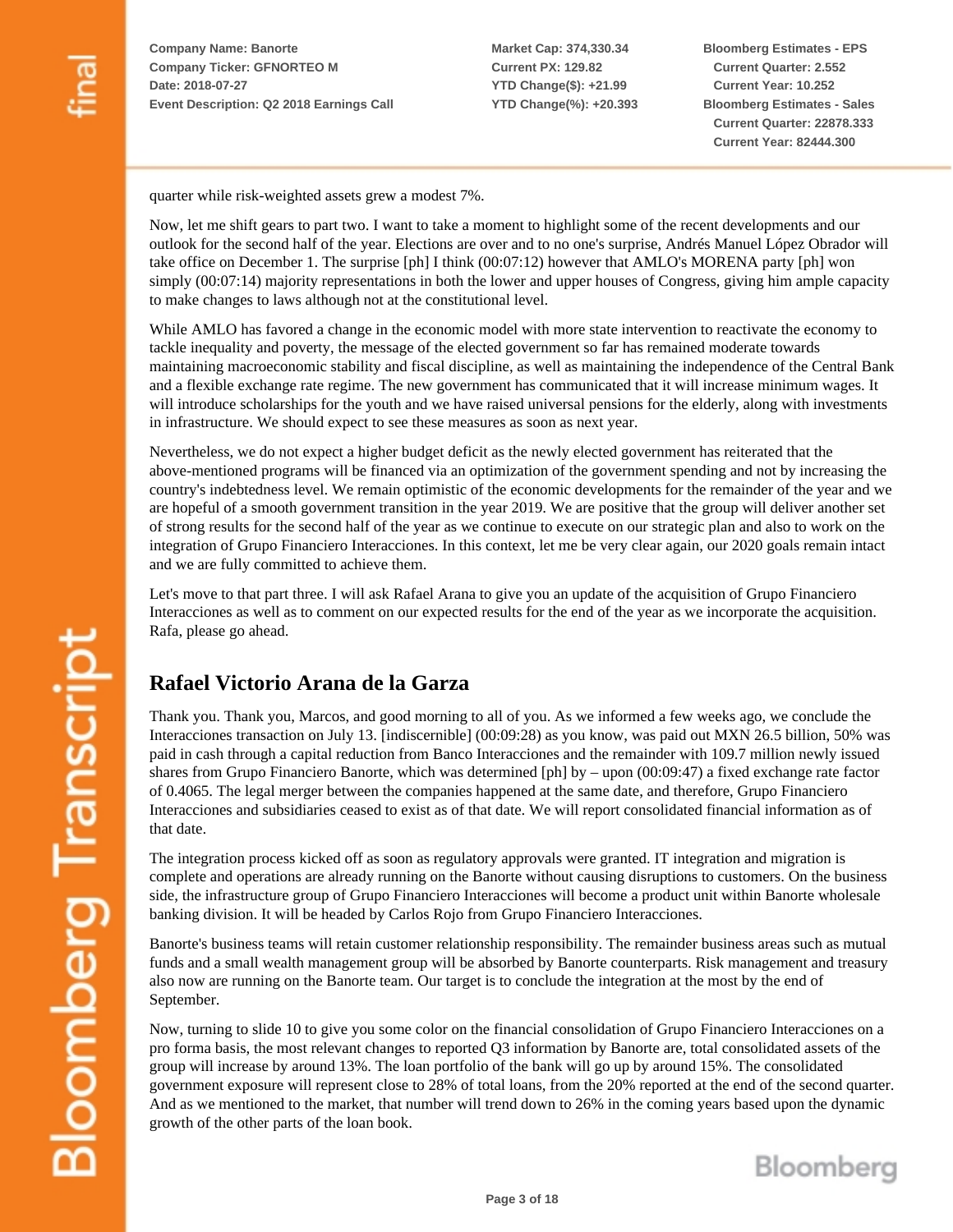**Market Cap: 374,330.34 Current PX: 129.82 YTD Change(\$): +21.99 YTD Change(%): +20.393** **Bloomberg Estimates - EPS Current Quarter: 2.552 Current Year: 10.252 Bloomberg Estimates - Sales Current Quarter: 22878.333 Current Year: 82444.300**

Total deposit balances will increase by around 14%, minority capital will increase around 3% post transaction. Therefore, its regulatory capital ratio CET1 and accumulated capital will decline by an estimated 100 basis points temporarily. We expect this to restore the bank capital ratio within two quarters upon earnings growth. These numbers should be on the consolidation basis at the beginning around 11.6%, and as we mentioned to the market, we hope by the end of the year to be about 12.2% in core Tier 1.

Regarding the financial commitments of the transaction, we confirm them as follows. As we mentioned to the market, we are very confident to achieve 65% of cost synergies from Grupo Financiero cost base, which based on our estimate for the second semester of 2018, they should be close to MXN 1 billion.

On funding the compromises to achieve 46 basis points improvement in the funding cost of Grupo Financiero Interacciones of fees we estimate to generate between MXN 150 million to MXN 200 million from July until year end. This is important to remember that 46 basis points is just for the remainder of the year. Our commitment for the full-year basis of 2019 is well above that number.

We will register extraordinary expenses as follows. MXN 500 million related to integration cost, mostly severance payments, and MXN 400 million in legal and advisory fees on the transaction. Therefore, the estimated earnings contribution of Interacciones to GFNorte in the second semester is estimated between MXN 1.7 billion and MXN 1.9 billion, resulting in an accretion to earnings per share between 3% and 4% for 2018.

Now, I want to take a few moments to walk you through some revisions that we are doing to the guidance of 2018. To incorporate better than anticipated results of GFNorte and the addition of Interacciones in the second half of the year. For this, could you please turn to slide 11. We confirm our loan growth target for Banorte between 8% to 10% for this year. Including Grupo Financiero Interacciones, it will go up by around 28%. As you remember, we commit to be very clear about Grupo Financiero Banorte and the integration of the new business unit to present to you exactly the dynamics of each.

You should expect higher loan growth in the consumer of around 14%. Nevertheless, as you have seen, we have been moderating the rate of growth of the consumer to a very reasonable 14%. And for the Interacciones loan book, the short-term goal is to improve profitability quite to scale up infrastructure financing business.

We improve our expectation that the full-year net interest margin of GFNorte will expand between 25 basis points to 30 basis points. With the incorporation of Grupo Financiero Interacciones in the second semester, the full-year consolidated net interest margin of GFNorte, as we mentioned before to the market, could decline 10 basis points or show a marginal increase of 10 basis points versus the reported net interest margin of 17 basis points. This is dependent of how fast can we change the funding base of Interacciones that we are achieving extremely positive advances in this area.

Basis upon the speed at – we are confident of a better than expected reduction in the funding cost of Interacciones because we will be hitting also the best part of the year – for the second part of the year is the best one for the demand deposits and a very efficient campaign of the time deposits that has been running on the Banorte side, for the last three months has been more than beneficial for this reduction in the funding cost.

Expense growth for Banorte alone should be better – between 7% to 8%, but on a consolidated basis, expenses will grow double-digit as we include expenses on – for Grupo Financiero Interacciones, basically the extraordinary items mentioned earlier. The consolidated cost-to-income ratio should still be between 39% to 40%. Cost of risk at Banorte should be around 30 basis points better than initially anticipated. Consolidated cost of risk will range between 2.2% and 2.4%.

Finally, we expect incremental net profits both because of better than anticipated performance of GFNorte and also the integration of Grupo Financiero Interacciones. The new estimated net profit range is between MXN 30 billion and MXN 31 billion and does not take into consideration MXN 1.3 billion of net profit generated by Interacciones during the first half of the year, which are consolidated in the capital.

On this note, I conclude my comments and we are ready to take questions. Thank you.

Bloomberg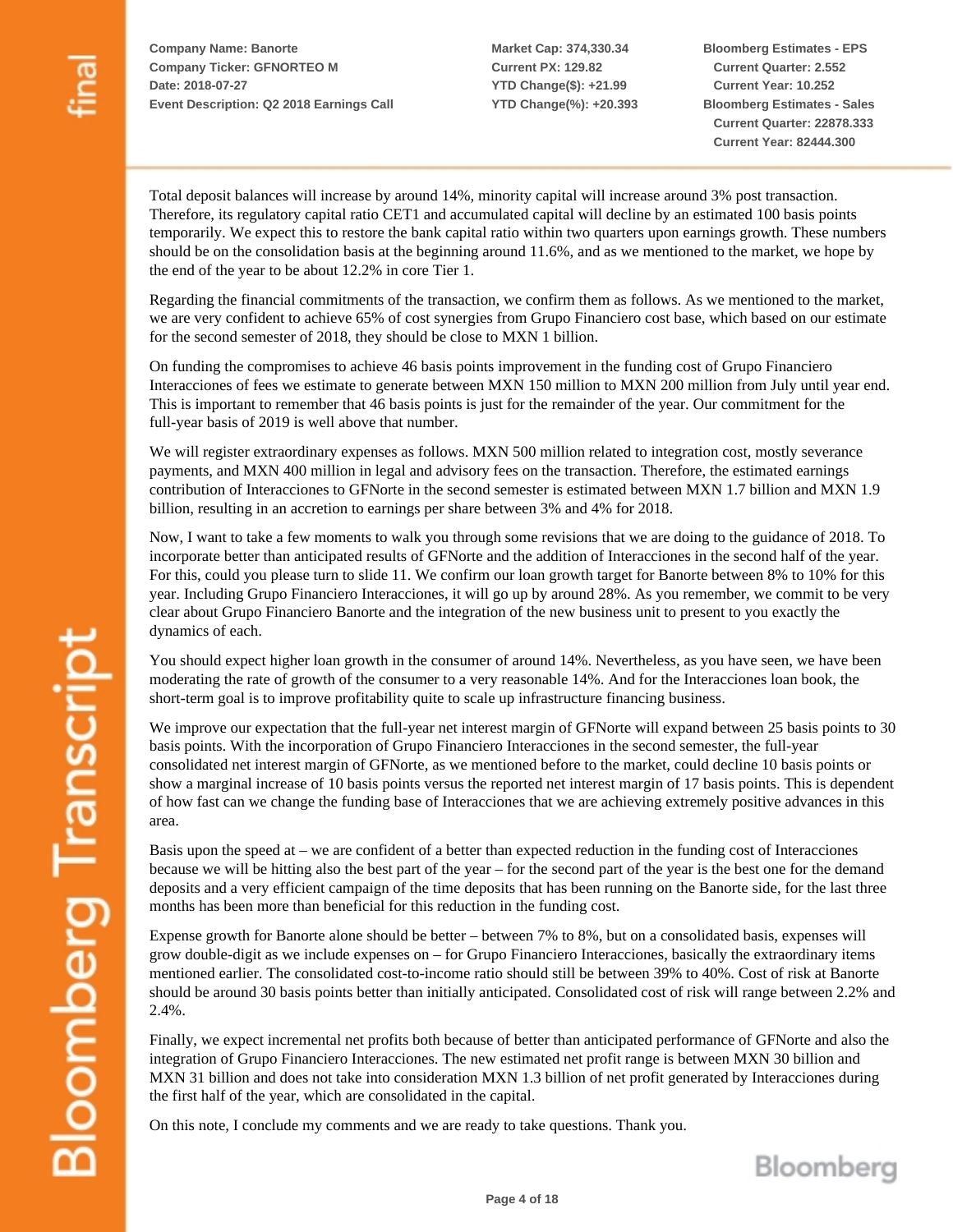**Market Cap: 374,330.34 Current PX: 129.82 YTD Change(\$): +21.99 YTD Change(%): +20.393** **Bloomberg Estimates - EPS Current Quarter: 2.552 Current Year: 10.252 Bloomberg Estimates - Sales Current Quarter: 22878.333 Current Year: 82444.300**

# **Q&A**

## **Operator**

Thank you. [Operator Instructions] And we do have a question first from Jason Mollin of Scotiabank.

**<Q - Jason Mollin>**: Hello. Thank you for the opportunity to ask a question. We saw solid results, especially in terms of your profitability at above 19%. I just wanted to know if you could comment a bit on how you saw the quality of the earnings this quarter, particularly because we saw very strong trading at about MXN 1.2 billion above what you had been running at for some quarters. And secondly, we saw a small impact on the equity. So, should we really be looking at this 19% as kind of the core earnings or core return on equity that you're posting that you're running at now? Thanks.

**<A - Jose Marcos Ramírez Miguel>**: Thank you, Jason. I will ask Rafa to go with that.

**<A - Rafael Victorio Arana de la Garza>**: Yeah. Jason, as you know, we have always been guiding around MXN 700 million to MXN 800 million for the quarter on net trading gains. Yes, we had a very good quarter this last one, and basically because we have been extremely conservative on the position of the balance sheet on this part. So compared to our peers, you saw that last year and also in the first quarter, they were more profitable than us on that line. For this quarter, it was an exceptional, as you mentioned, but I think the quality is not coming because we are taking any directional positions or anything like that, but the quality of the funding and how we are really taking care of the balance sheet. Is that's repeatable? No, I don't think that, but we expect the next quarter also to be a little bit above the MXN 700 million to MXN 800 million on that part.

**<A - Ursula Margarete Wilhelm Nieto>**: If I may add, Jason – this is Ursula – that on the trading-related income, a larger portion of what we had this quarter is related to operation with customers and not necessarily to risk positions because we had larger than usual operations on the derivatives because of some hedging instruments that we sold to customers, and that is why the result is also larger than in the previous quarter. But it's not – it's coming from customer activity and not from risk position.

**<A - Rafael Victorio Arana de la Garza>**: On a capital base, Jason, as you know, on available for sale, as you know, there have been movements based upon mainly on the valuation of those positions but I think honestly that we [ph] can't (00:20:47) really because if you look at the trend for the last 2 to 3 years based upon the movement on the currency and the valuations of those positions, we don't see that that is a critical point based upon how we are achieving our 19.1% return on equity. So, I think it's very solid numbers as you see the fee growth. You see we continue to keep a very good cost of funds, risk is contained, and also, the subsidiaries also are delivering pretty good results.

So, we don't anticipate that based upon valuations or anything like that, it's really helping the return on equity on a specific basis. But also, if you look also at the leverage ratio of – that we are running, that is instead of taking more leverage of that, we are reducing the leverage of the group and of the bank. So, I would say that there's no specific movements that we are really trying to play the capital base based upon the movements on the positions that we have on available for sale. Now, it's basically on what we have on the valuation pieces, and everything else is really solid results coming from the operation of the group.

**<Q - Jason Mollin>**: Very helpful, Rafa, Ursula. And maybe just a follow-up comment, I mean, I'm looking at the accretion in ROE – well, EPS but also in ROE that you're looking for with the merger with Interacciones. That seems very positive. And I noted your highlight that the cost of funding may even be able to be brought down more into – in, I guess, in 2019. What's driving that expectation? Is it what you're seeing now that you could even have further gains in the cost of funds?

**<A - Rafael Victorio Arana de la Garza>**: Yeah, yeah. The treasury team and the network of Banorte and the product guys from the deposit base initiated a very active process to really completely change the cost of funds that Interacciones was holding off. And also, we launched very successful campaigns on a time deposit basis that the network has been extremely efficient to achieve rate of growth on some regions, about 20% to 24%. But at the same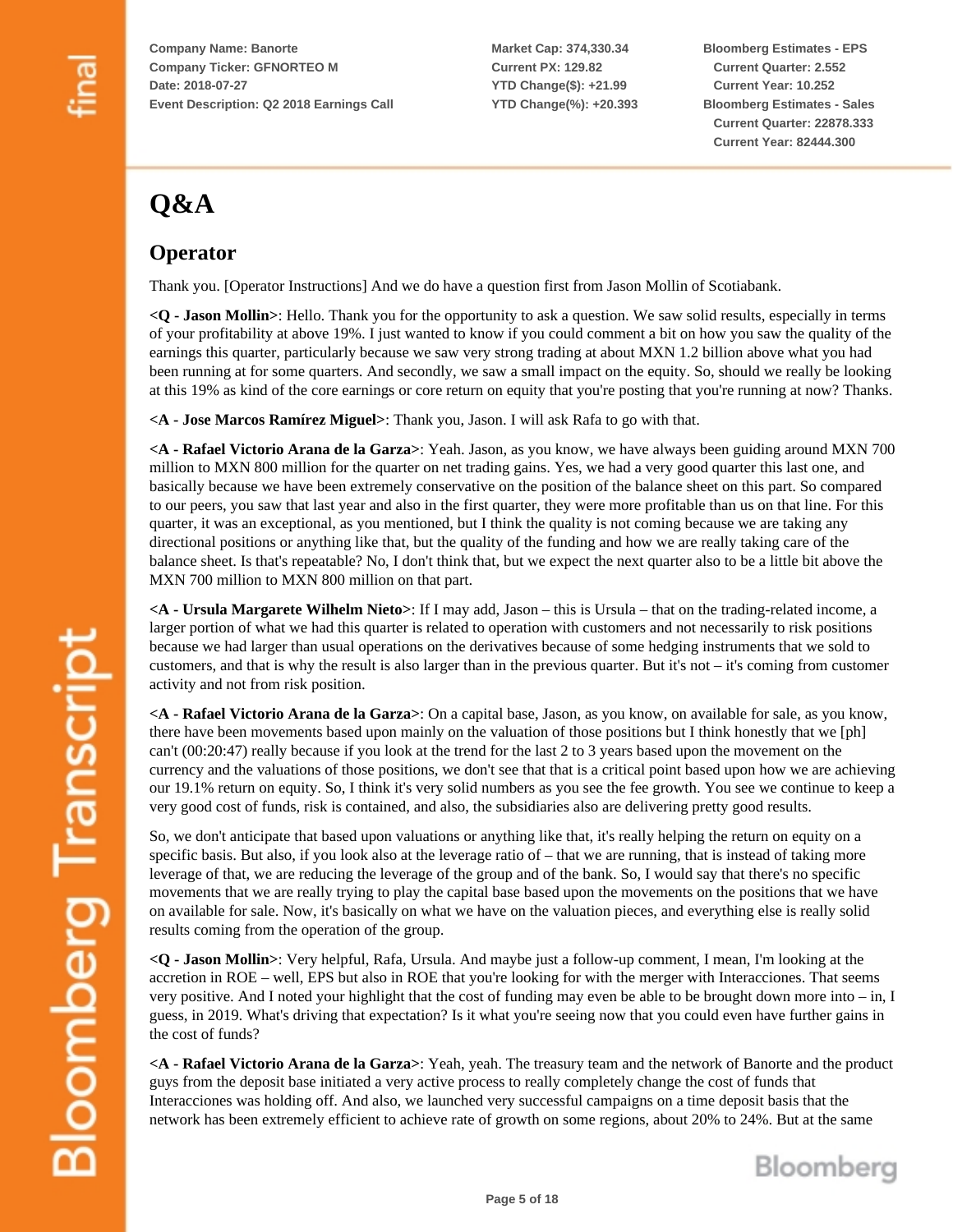**Market Cap: 374,330.34 Current PX: 129.82 YTD Change(\$): +21.99 YTD Change(%): +20.393** **Bloomberg Estimates - EPS Current Quarter: 2.552 Current Year: 10.252 Bloomberg Estimates - Sales Current Quarter: 22878.333 Current Year: 82444.300**

time, demand deposits has having a very good year also not only on the mix but also on the rate of growth . The commercial and the corporate also has been more than ahead of the – of what we expected from them.

So overall, what we have is a combination of extremely good change of funding that we went into the market and achieve very good rates for the positioning of the – for the replacement of the already existing funding of Interacciones, that instead of the 46 basis points, now, we are close to reach those numbers to 70 basis points on the funding side. And it's a combination of very good activity from the network, from the commercial, from the corporate, and the product people have been extremely efficient to target the right clients with the right products to have a very good mix.

Our cost of funds from that right now is running at around 42.9%. We are well below what we anticipated to have. We were running expectations around 44% and we are at 42.9% and that's because the mix that's much – has been a much better mix that we anticipated. So, the network and the commercial and the corporate side are doing an extremely good job, plus the treasury has [ph] slacking (00:25:03) a lot of good funding at a very good rate for replace the Interacciones fund.

**<Q - Jason Mollin>**: Thank you very much.

**<A - Rafael Victorio Arana de la Garza>**: Thank you, Jason.

#### **Operator**

And moving on, we have a question from Philip Finch of UBS.

**<Q - Philip Finch>**: Hi, Marcos. Hi, Rafa. Thanks for the presentation. First question is also related to the merger with Interacciones. So, very detailed information, so thanks for that. For the second half, you're saying the earnings accretion is 2% to 4% given of the – a lot of upfront expenses being bought. Now, when you first announced this merger last year. You were talking about potential accretion of 10% to 12% in 2019, assuming a full year – on a full year basis, so that's including, obviously, all the benefits from cost but also funding. So, can you reaffirm that that 10% to 12% earnings accretion for next year is still achievable. And secondly, going back to more of the underlying performance that we saw in the second quarter, your efficiency ratio just continues to improve beyond certainly our expectations. How much more upside is there from here? Is that 39% or something? It seems as though you may have peaked.

**<A - Jose Marcos Ramírez Miguel>**: Thank you, Philip. Yes, it's achievable. Rafael is going to give us more color. And talking – how far we can go with the efficiency, we're expecting to be below 40s and stay that way, but Rafael can give us more color about that.

**<A - Rafael Victorio Arana de la Garza>**: Yeah. Thank you, Marcos. Yes, Philip, and thank you for the remain – remind us of those numbers, yeah. We are fully confident that we could achieve EPS from 2019 from 10% to 12% based upon the, as you mentioned, the funding cost, plus also the expansion on the business. As you know, we never considered any cross-sell potential when we did the numbers. So, we now see that there's room there for have an increase in the cross-sell ratio. And so, we are very confident that we can deliver the 10% to 12% accretion for full year of 2019.

On the efficiency ratio, I think all what we have been doing in automation and on a technology base and a very disciplined cost base, I honestly think that based upon the dynamics on the revenue side and that we have been very stable on the cost base because there were some concern about some notes that the personal expenses on a quarter basis grew like 17%, but you have to consider that we already booked MXN 200 million, not of the Interacciones merger but MXN 200 million of severances. That is because as you know, every year, based upon the meritocracy of our employee base. We run every year of who should be doing or giving more productivity, who should improve the performance, and the ones that they've not achieved their goals, we have a continue revamping of the base. So, on  $a - I$  would say on a normal basis, we always book around MXN 200 million that has been booked in this quarter of severance. And also, we also anticipate MXN 90 million of frontloading the bonuses for the end of the year. So, we still see room to keep reducing the cost-to-income ratio to numbers around 39% on a steady basis and a little below that on an extraordinary

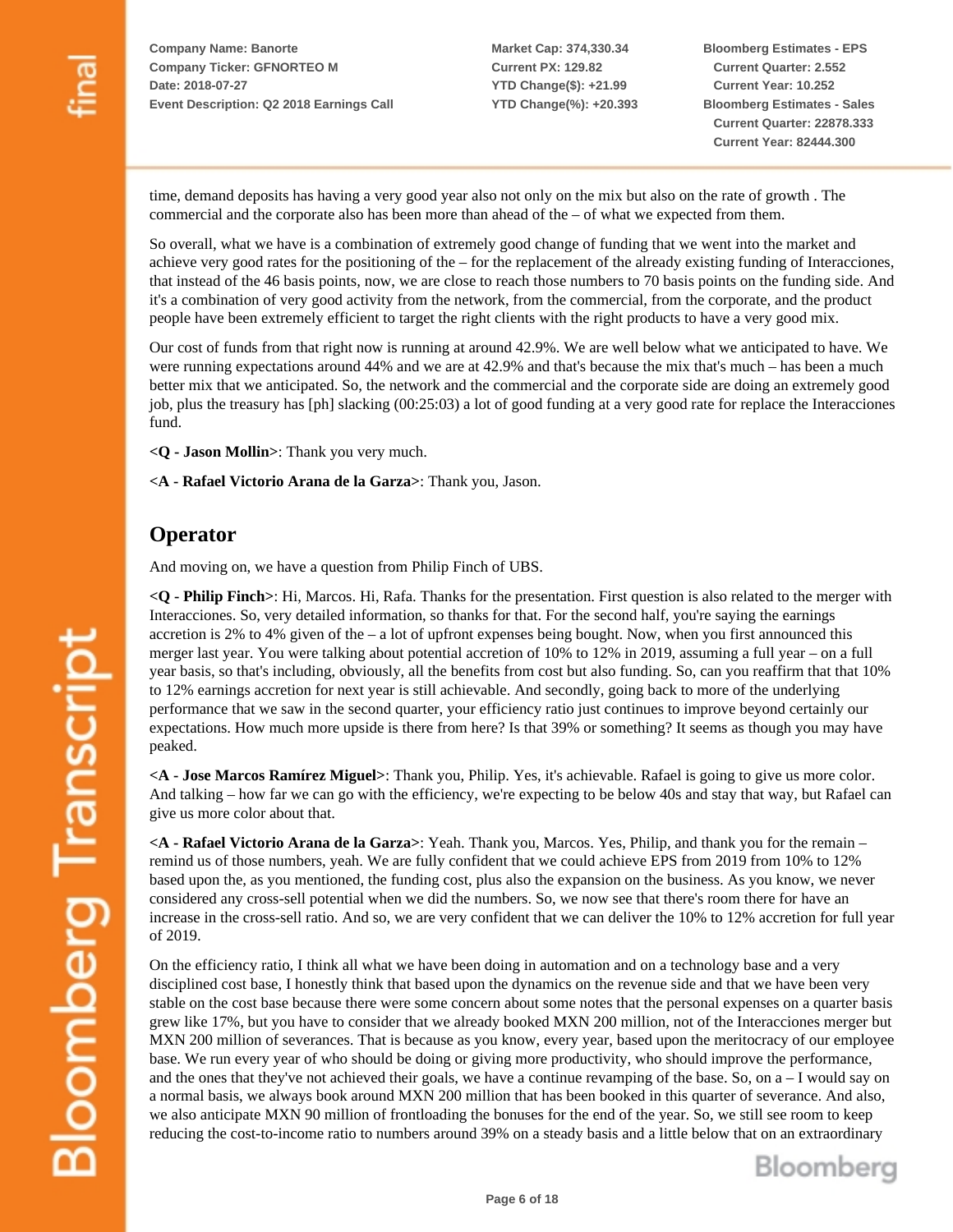**Market Cap: 374,330.34 Current PX: 129.82 YTD Change(\$): +21.99 YTD Change(%): +20.393** **Bloomberg Estimates - EPS Current Quarter: 2.552 Current Year: 10.252 Bloomberg Estimates - Sales Current Quarter: 22878.333 Current Year: 82444.300**

basis.

**<Q - Philip Finch>**: Wow. Thank you. Just quickly – a quick follow-up, Rafa, a minor point maybe, you said just now the thought that you're looking for 10% to 12% EPS accretion next year. That EPS, that includes the additional number of shares for the process of this transaction. Is that correct?

- **<A Jose Marcos Ramírez Miguel>**: Yes, Philip, that's correct.
- **<A Rafael Victorio Arana de la Garza>**: It's correct. Yes, it's fully loaded.
- **<Q Philip Finch>**: Perfect. Thank you very much indeed.
- **<A Jose Marcos Ramírez Miguel>**: Thank you, Philip.

#### **Operator**

And our next question comes from Jorge Kuri of Morgan Stanley. Please go ahead, sir. Your line is open.

**<Q - Jorge Kuri>**: Hi. Good morning, everyone. Congrats on the numbers. I have one question on your government business. You provided a pretty good overview of your expectations for the new government in terms of what you think they're going to focus. How do you think your government business is going to evolve in the new administration? What are the challenges and opportunities that you see as we transition? Thank you.

**<A - Jose Marcos Ramírez Miguel>**: Mr. Carlos Rojo, the new guy in the team, is going to answer. Thank you, Jorge. Thank you.

**<A - Carlos Alberto Rojo Macedo>**: Hi, Jorge. Good morning.

**<Q - Jorge Kuri>**: Hi.

**<A - Carlos Alberto Rojo Macedo>**: Listen, I believe that at this point in time what we're going to see is the same seasonality that we've been observing for the last years. As you know, states and municipalities have greater liquidity during the first half of the year and that has been shown, as we have seen prepayments at this point in time. However, the lack of liquidity that usually happens during the second half of the year should accelerate the deployment of launch for that part of the year.

**<A - Jose Marcos Ramírez Miguel>**: You want to add something?

#### **Operator**

Mr. Kuri, did you have anything else?

**<Q - Jorge Kuri>**: No. I mean, I guess I was looking for a little bit of more detail, but that's fine. I understand there's still a lot unknowns here. But thanks anyway.

**<A - Rafael Victorio Arana de la Garza>**: But of course, we're happy to go deeper. Please feel free to ask. We have here Carlos Martinez who runs the state on municipalities, and we have also Armando Rodal who runs the federal piece. So, we can give you a detailed information as you need.

**<A - Jose Marcos Ramírez Miguel>**: What's your specific concern?

**<Q - Jorge Kuri>**: No, no. I don't have a specific concern. My question was about challenges and opportunities. I mean, it is a new government with some particular focus on development with more government spending intervention. And so, just wondering given that you are a big provider of credit to the government, and that's a really big part of your business. If you just walk us through what do you think the challenges and opportunities are of these new government. I mean, MORENA has never managed the country, and just wondering how you think that's going to play out for you in

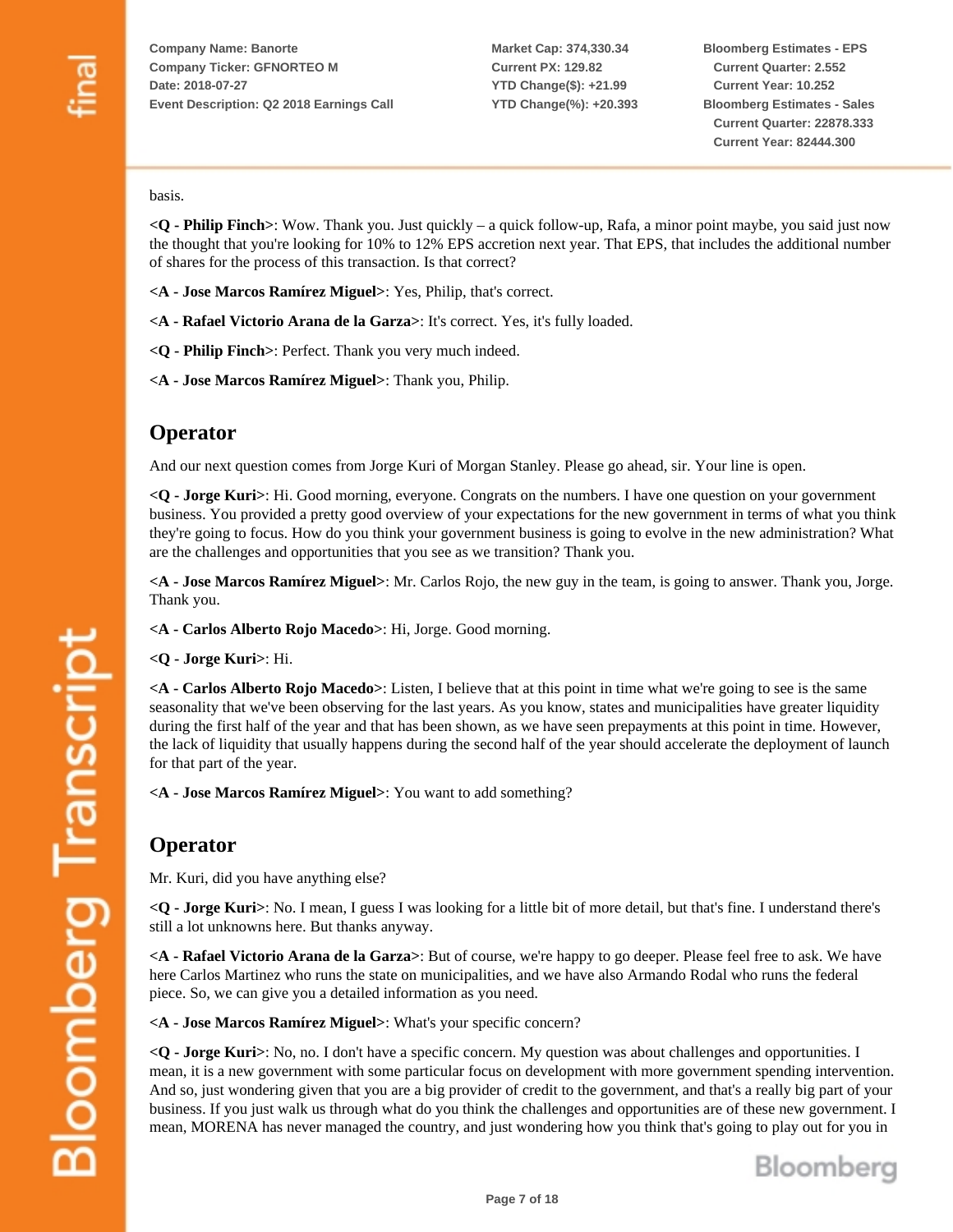**Market Cap: 374,330.34 Current PX: 129.82 YTD Change(\$): +21.99 YTD Change(%): +20.393** **Bloomberg Estimates - EPS Current Quarter: 2.552 Current Year: 10.252 Bloomberg Estimates - Sales Current Quarter: 22878.333 Current Year: 82444.300**

terms of your government business.

- **<A Jose Marcos Ramírez Miguel>**: Rafa is going to give you more color...
- **<A Rafael Victorio Arana de la Garza>**: Yeah.
- **<A Jose Marcos Ramírez Miguel>**: ...and also, Gabriel Casillas.

**<A - Rafael Victorio Arana de la Garza>**: Yeah. I will jump immediately on one thing and I think – and thank you for the opportunity, Jorge, to clarify this. More than going to the details on the numbers is that it's quite important to give the message to the market that at this point in time, we're sitting at 28% of the book with a government book, but that number will continue to decrease in the next years because basically, we are switching more and more to a different type of business. As you know, the transparency law and there has been issue in the past years, it has been put a lot of pressure on the margins and things. So, you need deliver a lot more value-added products. But the dynamics that we have on the consumer, the dynamics that we have on the corporate and the commercial, and that will also continue to evolve in a much faster pace.

I think that our goal to have on the book is around [ph] 24 to 26 (00:34:02) on a steady basis on the government book, but we will have, at this point in time, a lot more products to offer to the market that will compensate that strong pressure on the margins on that, that we could deliver a lot of value added based upon the scale and the potential and expertise of Interacciones and the scale of Banorte and the expertise that Banorte also have.

So, it's quite important to note to the market because there has been always concerns about the concentration on the government book, that we have – we will have a relevant position on the government book because it's a extremely profitable business on a return on equity basis and a very strong incentive to have a cross-sell ratio increase in that part of the business. But the dynamic of the book and the dynamic of the group as a whole will continue to expand at a much faster pace.

**<A - Jose Marcos Ramírez Miguel>**: [indiscernible] (00:35:05). And Casillas?

**<A - Gabriel Casillas Olvera>**: Hey, Jorge, it's Gabriel Casillas, Chief Economist. Just one thing I wanted to highlight here from the macro side, honestly, in terms of – I think a lot of these has to do with opportunities. I mean, since the new government won the election, the economic policy team has been quite open, not only to us but even, for example, in the think tank [indiscernible] (00:35:31) where I'm part of it, they have been quite open in explaining what they really want to do, explaining that definitely they're not going to increase the deficit and indebtedness levels, as Marcus mentioned at the beginning of the call, but doing a complete reengineering on the spending side.

One, a very good figure of they do want to do this is that they want to appoint Gerardo Esquivel – he's a Harvard-trained economist – as Undersecretary of Spending. So, I think that's going to be really very good in terms of spending. It's not going to increase by increasing indefinite levels or taxes but that's going to be re-optimized. So in this context, definitely, we see this as an opportunity, more so now with the Interacciones merger, that if you really optimize how government spending is done, definitely, I think there are a lot of opportunities for funding, for helping in [indiscernible] (00:36:34) this area that we have.

And talking about challenges, honestly, the only one challenge that we see in the short run is that usually, in the very first year of government, what we have seen in the past is that there's a slowdown in GDP. It has happened by, of course, [ph] 95 (00:36:53). It's an outlier, but it has happened in every first year because there's a lot of changes in the people managing the country. And you mentioned that the people from MORENA party, they have not managed the country. Well, they have not managed the country under these parties, but a lot of the people that actually won the elections in MORENA actually had been working in the government for a long time. So even though in the first year probably, there's going to be a lot of changes and they probably will not know exactly how to spend the money and that will make or at least foster the slowdown. A lot people have been in the government. And also, as I was saying with the new unit in Interacciones, part of their job is actually to give this like consulting services and to explain them how to spend and how we can help them. So in this context, even though that's going to be a challenge for the country, I think it's also an opportunity for us. Just wanted to highlight that, Jorge.

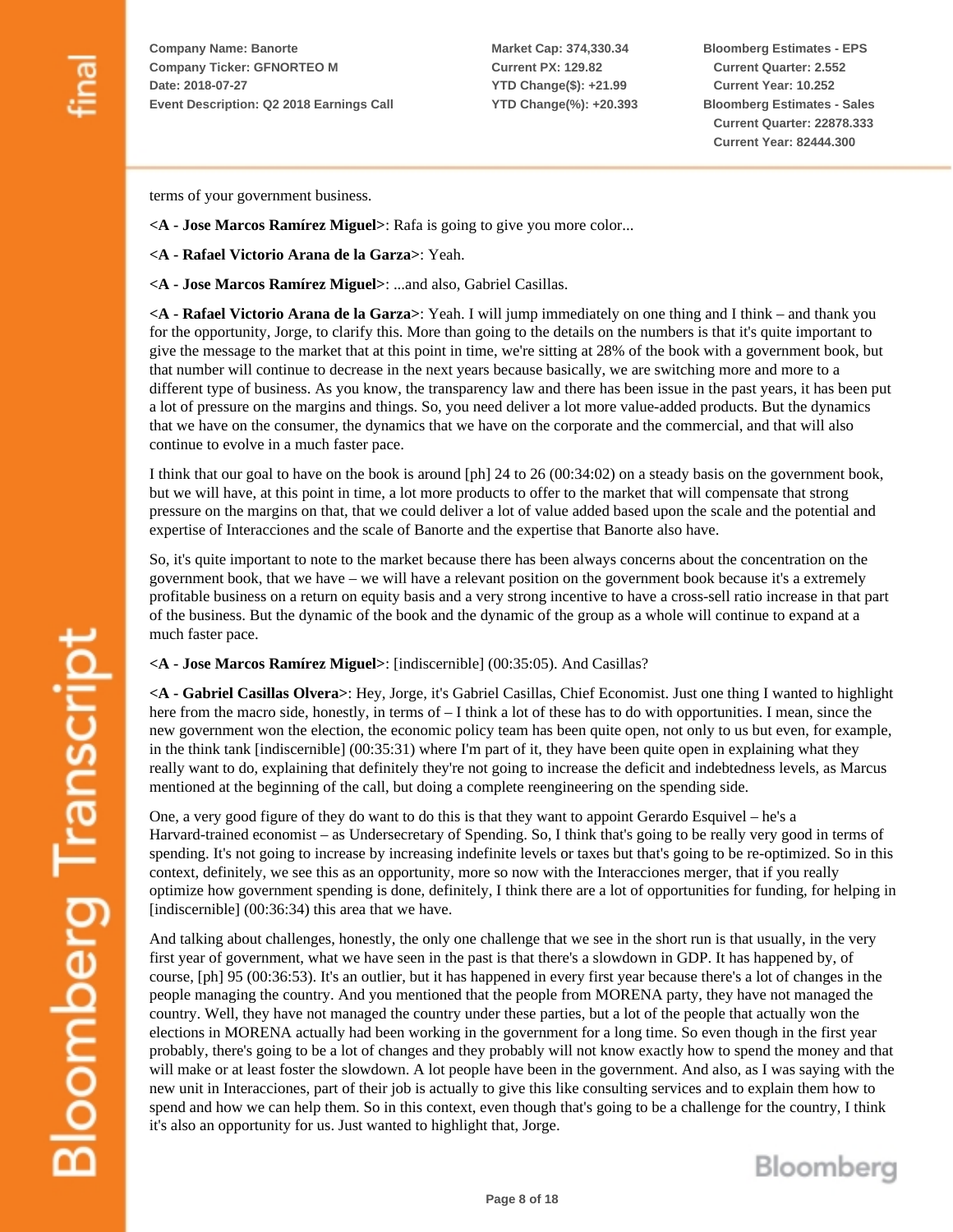**Market Cap: 374,330.34 Current PX: 129.82 YTD Change(\$): +21.99 YTD Change(%): +20.393** **Bloomberg Estimates - EPS Current Quarter: 2.552 Current Year: 10.252 Bloomberg Estimates - Sales Current Quarter: 22878.333 Current Year: 82444.300**

**<Q - Jorge Kuri>**: Thank you. Thanks for the color, guys.

**<A - Jose Marcos Ramírez Miguel>**: Another comment, Jorge. Carlos Martinez.

**<A - Carlos Eduardo Martinez Gonzalez>**: Jorge, how are you? It's Carlos Martinez, Head of State and Municipalities and also Retail Banking. One thing that we see in the future is that a big shift between regular acquisition of loans for the government to more sophisticated infrastructure loans and not directly from the government, but more from the government suppliers of infrastructure. So, this give us a big – with this alliance, with this merger with Interacciones, it give us a big advantage because the Interacciones team have this knowledge and we have the – know the market and the relations in every state and municipality in in Mexico. One good thing also which, in the future, is we see municipalities also getting to the infrastructure development and market in the future. So, that also give us a big advantage in being there in the municipalities with infrastructure credit more than the regular type of credit that we've been doing in the past.

**<Q - Jorge Kuri>**: Great. Thank you very much. Thanks. That was very clear. Thank you.

#### **Operator**

And we'll move to a question from Rafael Frade of Bradesco.

**<Q - Rafael Frade>**: Hi. Good morning, all. I would like to just to explore a little more of the details on your estimates for Interacciones in the second half. I would like to understand how much of this MXN 1.8 billion – MXN 1.7 billion to MXN 1.9 billion is impacted by or [ph] read (00:39:31) by the benefits of synergies. It's fully capturing the synergies or not? You mentioned that there are, for example, some severance costs that should we [indiscernible] (00:39:40)...

**<A - Jose Marcos Ramírez Miguel>**: Synergies.

**<Q - Rafael Frade>**: ...second half. So, I would like to understand what this number would be on, let's say, you expect on a recurring base look for 2019 like.

**<A - Jose Marcos Ramírez Miguel>**: Thank you, Rafael. Talking about the synergies, Rafa, you're – Rafael Arana is going to help us.

**<A - Rafael Victorio Arana de la Garza>**: Yeah. The – what you would see on the numbers that we are presented to the estimated earnings, note [audio gap] (00:40:09) fully loaded on the synergies on that part. So, I would say that as you know, we usually give a guidance for the year on January. So, I will like to be – as you know, we are fully integrating now the books and everything to have a very precise number to give to you. But I would say that you should see on without any confirmation, but basically based upon these numbers, these numbers are not including any on the benefits of the synergies, but a very small piece on the funding side. So when – not on the cost side or anything is included on the MXN 1.7 billion to MXN 1.9 billion that we have on estimated earnings.

And on the accretion, the only thing that you get in, it's basically the benefit on the funding side because most of the integration cost and everything are going to be fully loaded into that part. So, we have to claim that of the remaining of the year in order to have a clean view for the next year. But I will not be comfortable at this point in time to commit to give you the numbers, one week lean on the remainder of the year of the process, but they will be much better on the funding side and much better on the cost side.

**<A - Ursula Margarete Wilhelm Nieto>**: Rafael, if I just may add, remember that in the MXN 1.7 billion to MXN 1.9 billion expected net profit from the Interacciones business, we are already including close to MXN 900 million in onetime expenses – integration expenses, if you will. So, those will not be there in 2019. So, those will be revenue, if you will.

**<A - Rafael Victorio Arana de la Garza>**: And the full benefit of the whole reduction of the cost structure and the benefit of the funding. But that will give, in due time, give it to you on the guidance for the next year. At this point in time, what we commit is 3% to 4% accretion on this year. And the cost that Ursula has mentioned has been fully

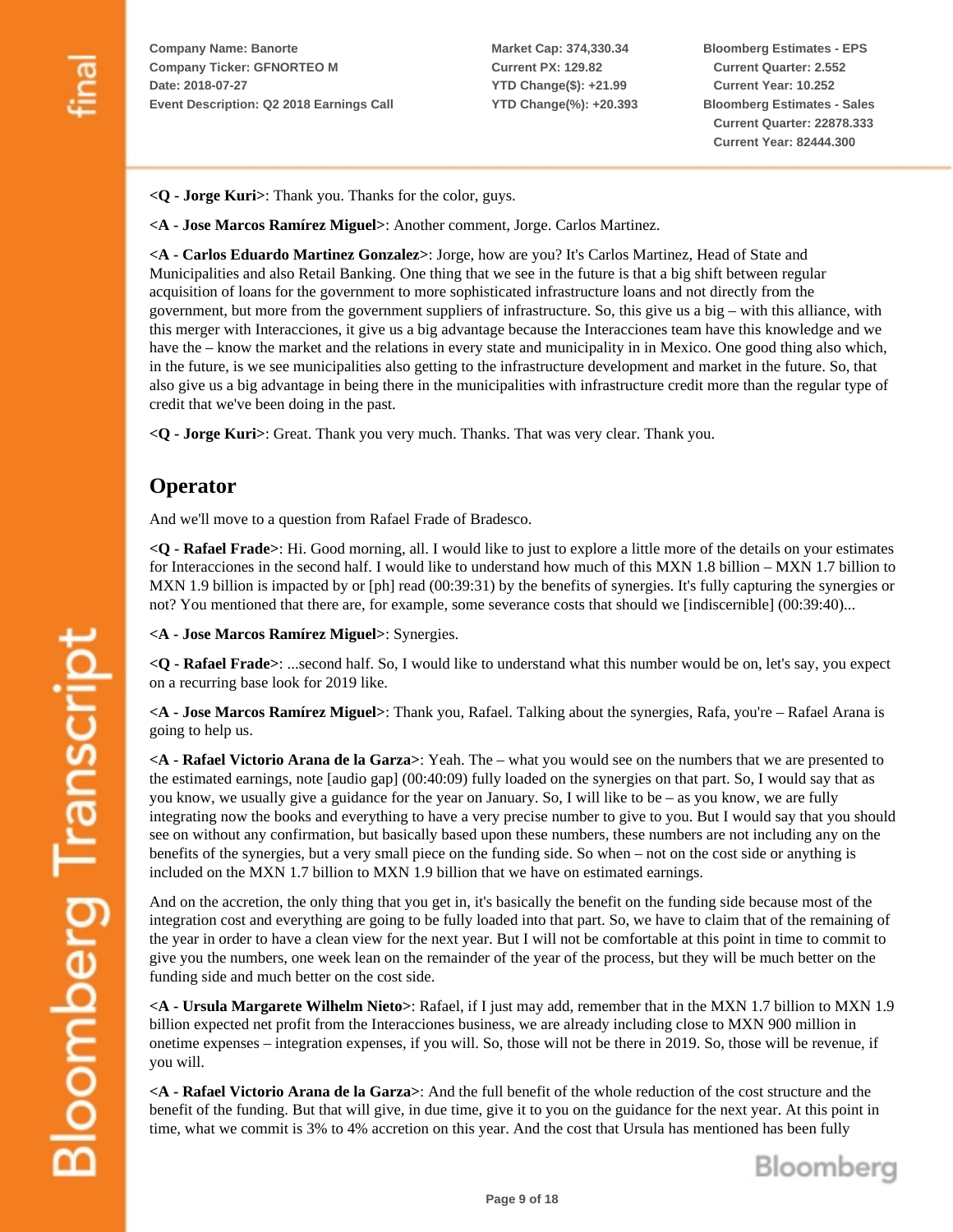revealed, and the earnings, we are very, very comfortable to say MXN 1.7 billion to MXN 1.9 billion, but much better performance for the next year, yes.

**<Q - Rafael Frade>**: Yeah. No, it's perfect. So, I completely understand that I'm not want to get a guidance for 2019 at this point. It's much more just to make clear that so far this number for the second half of 2018. We don't have much of the cost synergies that you are indicating. So, this probably is something more for 2019, right?

**<A - Jose Marcos Ramírez Miguel>**: Yes.

**<A - Rafael Victorio Arana de la Garza>**: Exactly, Rafael, and thank you for the correction. Yes, it's exactly what you say.

**<Q - Rafael Frade>**: Okay. That's perfect. Thank you.

**<A - Rafael Victorio Arana de la Garza>**: Thank you.

#### **Operator**

And our next question comes from Thiago Batista of Itaú BBA.

**<Q - Thiago Bovolenta Batista>**: Yeah. Hi, guys, congratulations for the results. I have two questions. The first one is a kind of follow-up on Rafael's questions about the cost synergies. Recently, there is an article in [ph] Reuters (00:43:40) saying that the bank had reduced their workforce by about 50% of Interacciones workforce. How fast do you believe the bank will be able to capture the cost synergies? Is it possible to say that next year, we will have already the full synergies – cost synergies ready or not?

And my second question, about the operation of the bank in the second Q, during the second Q, we saw a very strong service fees expansion, if I'm not wrong, up to 25% Q-over-Q. Probably this is [indiscernible] (00:44:13), but also, 11% year-over-year. Can you comment a bit how do you see this evolution in terms of service fees going forward?

**<A - Jose Marcos Ramírez Miguel>**: The first one, Thiago, is yes, in the remainder of this year 2018 and for the next whole 2019, we expect to have all the cost synergies, and that's it. So, we will end 2019 with that already in the check box.

And talking – and about the second one, Rafael, please.

**<A - Rafael Victorio Arana de la Garza>**: Ursula can.

**<A - Jose Marcos Ramírez Miguel>**: Ursula, sorry, Ursula.

**<A - Ursula Margarete Wilhelm Nieto>**: Yeah. Thiago, on the fee side, if you look at the breakdown of fees, most of the acceleration in growth came from fees that are related to banking services and transactionality. So, these are related to volume. As we mentioned sometime in the conference that we are looking to grow deposits this year faster than the loan portfolio. To the extent that that happens, then we will see fees from transactionality maintaining their growth rate. So, we do expect to continue to post a strong number for the second half of the year, and most likely, for next year, too. As most of these...

**<Q - Thiago Bovolenta Batista>**: Okay.

**<A - Ursula Margarete Wilhelm Nieto>**: ...deposits are – tend to be very sticky.

**<Q - Thiago Bovolenta Batista>**: Okay. Thank you [indiscernible] (00:45:44)...

**<A - Ursula Margarete Wilhelm Nieto>**: And the other piece of the business that is also growing quite nicely is growing at a rate of – at around 20% per year are the fees related to the merchant acquiring business that we're also have been expanding quite fast.

Bloomberg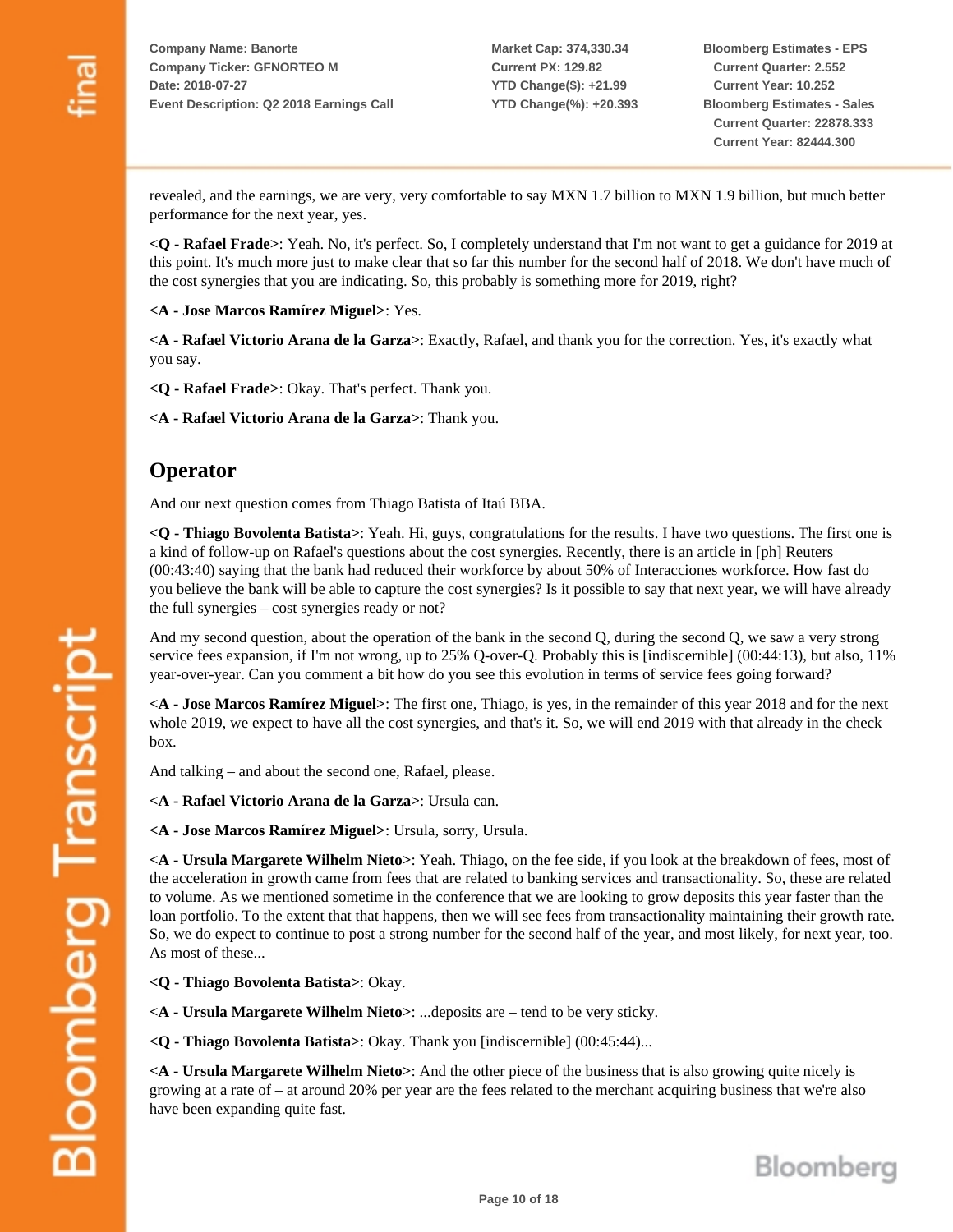**Market Cap: 374,330.34 Current PX: 129.82 YTD Change(\$): +21.99 YTD Change(%): +20.393** **Bloomberg Estimates - EPS Current Quarter: 2.552 Current Year: 10.252 Bloomberg Estimates - Sales Current Quarter: 22878.333 Current Year: 82444.300**

**<Q - Thiago Bovolenta Batista>**: Okay. Perfect. Thanks for the answers.

## **Operator**

And we'll move on to a question from Carlos Macedo of Goldman Sachs.

**<Q - Carlos G Macedo>**: Thanks. Good morning, gentlemen. I have a question around what you've talked about and I think Rafa mentioned it a few times on the cross-selling aspect to the transaction. Banorte has been very good over time to cross-selling payrolls into its government clients, and then, in that way, securing cheap deposits and good payroll loans. Could you talk a little bit more about that, give us some color, what do you expect to do in that sense? What's the timetable for you to be able to take that in? Is it within 2019 or is this something that will take maybe a couple of more years? And how much that can add to the general accretion that you mentioned, 10% to 12%, next year? Is that going to add on top of it or it's just already reflected there? Thanks.

**<A - Jose Marcos Ramírez Miguel>**: Thank you, Carlos. As you will recall, the 20/20 Vision is full of 20s and 2s. It's supposed that for the year 2020, we will get to [ph] 2.2 (00:47:12) products per client. That's in our measurement. That's the idea. We are aiming that way. And maybe Rafa can give us more color on that, but the idea is to keep that and rock head on that.

**<A - Rafael Victorio Arana de la Garza>**: Yeah. No, as Marcos said, it's fully embedded on the – on how the business units and the segments improve the cross-sell ratio. So now, we see a pretty fast acquisition of the value proposition that we provide to the federal entities and municipal entities. To be very fast really incorporated into the value proposition that in the past, Interacciones was on the given basically that their consulting services on the infrastructure basis. But they were not able to provide any payroll loans or to be competitive on the funding and on the transactional banking and cash management. So, all these products will be fully into the bags of the Banorte executives that are now we'll be touching a lot more clients with a complete full value proposition that will allow us to pretty fast moving to the same level that the Banorte team has been able to deploy those products into our own client base.

If you say that I saw the accretion that you were thinking about 3% to 4% on the cross-sell ratio for the – I think for 2019, the accretion coming from that part will be more around 2% on accretion basis. And that you provide on your note will be achieved on [ph] 2020. (00:49:18) It's also very important to remember that we are not considering these numbers to help us to reach the 20% return on equity on the Banorte basis. This is always will be fully disclosed of Banorte on its own and the additional product [ph] unit that has been put in how it's (00:49:45) performing. But that unit could be easily be measured how it has been able to provide additional products on a cross-sell basis to the Banorte and to the Interacciones basis.

So, yes, we are very comfortable to continue to deploy a full value proposition to the existing client of Interacciones and to incorporate to the already existing clients of Banorte the products that Interacciones has. So that, all in all, will increase the cross-sell ratio in both sides.

- **<Q Carlos G Macedo>**: Great. Thank you, Rafa.
- **<A Rafael Victorio Arana de la Garza>**: Thank you, Carlos.

### **Operator**

And our next question comes from Claudia Benavente of Santander.

**<Q - Claudia Benavente>**: Hi. I'm having two questions here. One is with respect to the government book. Is it fair to assume that you're probably going to [ph] leave all (00:50:44) the portion of the government loan book to expire and only grow the infrastructure share? Then what would be a fair growth [ph] base (00:50:52) that we should like assume for the infrastructure book [ph] so far (00:50:57)? They have been posting a five-year CAGR of 33%. Do you feel that growth rate is reasonable or should be slower? How do you see that?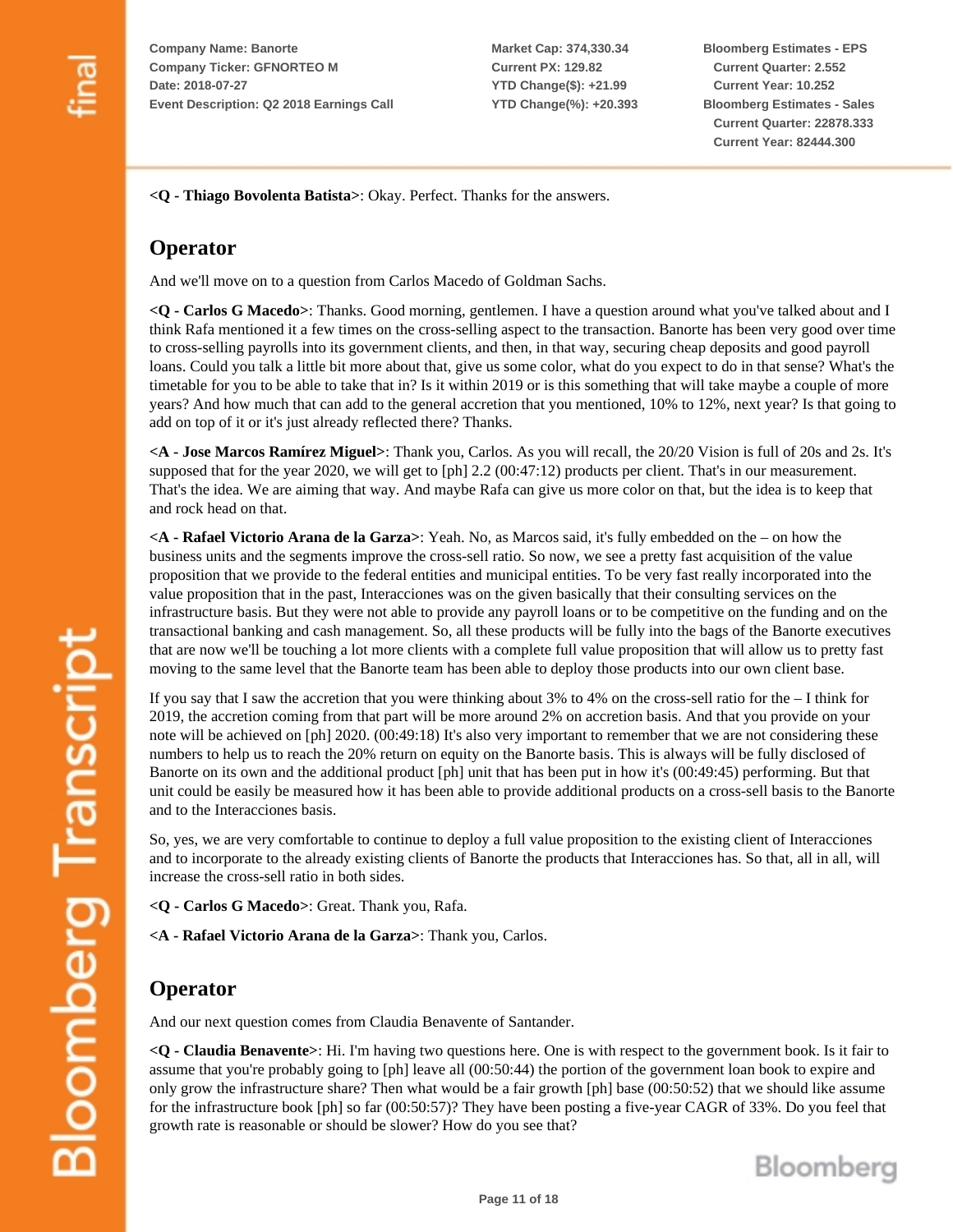**Market Cap: 374,330.34 Current PX: 129.82 YTD Change(\$): +21.99 YTD Change(%): +20.393** **Bloomberg Estimates - EPS Current Quarter: 2.552 Current Year: 10.252 Bloomberg Estimates - Sales Current Quarter: 22878.333 Current Year: 82444.300**

And my second question is regarding lending costs, only taking a look to the gap of the interbank loan rate difference between in Banorte and Interacciones which is [ph] the 170 (00:51:18) basis points, would be fair to assume that you can reach that improvement by 2019? Thank you.

**<A - Jose Marcos Ramírez Miguel>**: The second one, yes, the [ph] 70 (00:51:33) basis points is fair to say that in the 2019, at the end, we will get there. We are waiting for all the positions to [ph] rent and to start a new rent, (00:51:47) so, yes, it's very fair to say that. And talking about the government book, who can help us on that?

**<A - Rafael Victorio Arana de la Garza>**: Claudia, could you exactly – because I missed some of the question about the government book – exactly what was the question?

**<Q - Claudia Benavente>**: [ph] They're (00:52:06) kind of two questions. The first [ph] is specific (00:52:090 for the government portion you're going to [ph] let that stick (00:52:12) to expire according to duration? And the second one is about infrastructure. So far, Interacciones has reported a five-year CAGR of 33%. So I was wondering if that rate is reasonable or you feel it should be slower, and if it's [ph] lower, (00:52:29) why?

**<A - Rafael Victorio Arana de la Garza>**: I can tell you more than on a budget basis than on a market basis. On a budget basis, when we did – and did the numbers, we were very conservative on the growth on the infrastructure basis. As we remember on the presentation, we think that we will more concentrated on make a lot more profitable the relationship that Interacciones used to have with the government and the entities.

And on the infrastructure book, I think you should be looking on a standalone basis the same rate of growth that they have on the past year. That's what we budget. Could we see upside on that? I honestly think so. Once you have the full commercial arm of Banorte moving along with the expertise of Interacciones into the market, yes, but we will – we are kind of conservative on the budget to have the same – basically, the same numbers on – without obviously taking into account the synergies and the costs, the same rate of growth that Interacciones achieved this year.

Is there potential for additional growth? Yes, we honestly think so. But at this point in time, the way we did the budget for the valuation and everything was on a similar basis for this year. Once we have all the information in place and everything on the new budget, Claudia, we will be very happy to provide the exact rate of growth that we could achieve. At this point in time, I think it's fair to say that what's achieved this year could be repeated on next year with a full benefit of the synergies and the full benefit of the cost.

**<Q - Claudia Benavente>**: Perfect. So just to double-check, 33% year-on-year growth on infrastructure is reasonable and the [ph] 170 (00:54:340 basis points cost improvement, has [ph] this (00:54:36) already incorporated in your – this 10% to 12% accretion estimate that you provided for 2019?

**<A - Rafael Victorio Arana de la Garza>**: Yeah. The 10% to 12%, yes. The [ph] 37%, (00:54:46) I would say that would be a different mix, but I would say that the overall – at this point in time, you have to be of the overall delivery of – if you look at the level of Interacciones that [indiscernible] (00:54:59) the numbers were around MXN 4 billion of net income. I think you should be looking on a net income basis without all the benefits of the synergies and the funding that you will have to put above those MXN 4 billion all the benefits on the funding and on the cost.

That's the numbers that we are running at this point in time. Once we have all the [ph] grapes (00:55:23) on the budget on a product-by-product piece, we will immediately release to the market exactly what's our commitment to deliver on that number.

**<Q - Claudia Benavente>**: I'm sorry, the [ph] 170 (00:55:39) basis points are incorporated in your 2019 [indiscernible] (00:55:44)?

**<A - Rafael Victorio Arana de la Garza>**: Yes. Yes. Yes, yes, yes. Yes.

**<Q - Claudia Benavente>**: Okay. Thank you.

**Operator**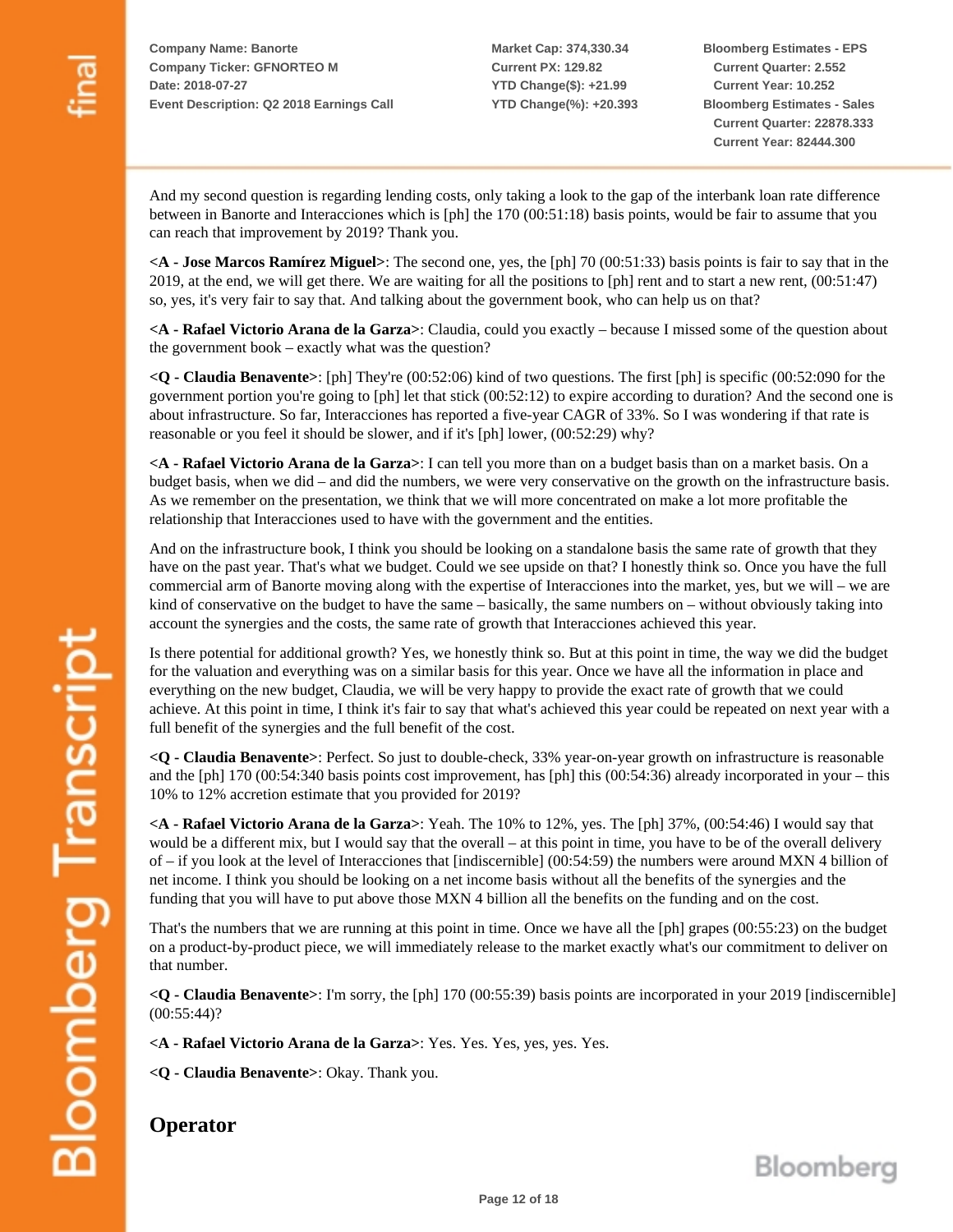**Market Cap: 374,330.34 Current PX: 129.82 YTD Change(\$): +21.99 YTD Change(%): +20.393** **Bloomberg Estimates - EPS Current Quarter: 2.552 Current Year: 10.252 Bloomberg Estimates - Sales Current Quarter: 22878.333 Current Year: 82444.300**

And we do have several questions remaining in the queue. Do we have time to take a few more at this time?

**<A - Jose Marcos Ramírez Miguel>**: Yes, yes, go ahead.

#### **Operator**

Well, we'll hear next from Arturo Langa of Itaú BBA.

**<Q - Arturo Langa>**: Hi, gentlemen, Ursula, thank you for taking my question. In your presentation, you mentioned that there's a strategic [ph] deceleration (00:56:23) in unsecured consumer loans. Is there any – anything that you're seeing there that worries you in terms of asset quality?

**<A - Jose Marcos Ramírez Miguel>**: Manuel Romo is going to help us with that. Thank you, Arturo.

**<A - Manuel Antonio Romo Villafuerte>**: Hi, Arturo. Manuel Romo here. I think that, in general, we are not seeing a major shift of the market in credit cards nor in personal or payroll loans. However, in certain segments of certain activities in the economy, we see a little bit more of volatility. So, for example, in payroll, as you know, this election year was the biggest one ever. And so, there are going to be certain changes in administration. And in that from municipality, state, federal, et cetera, that brings a little bit of uncertainty on our scoring models. And so we are reflecting that with regards to the appetite of risk that we are taking.

Also, what we are looking at and working here with the analytic and risk and everybody, teams, we are trying to reevaluate how the market is going to look in 2019 with regards to expense, et cetera, and on a – be very, very clear on which segments we are going to be more aggressive, which we are going to remain as we are and which others are going to be more conservative.

In general, I would say that the growth rate that you're seeing of low double digits is going to remain until we have a little bit more of visibility, that's with regards of payroll loans. I think it's going to be, again, as Rafael was mentioning at the beginning, we are going to be outgrowing the market but around low double digits, [ph] 10%, 11%, (00:58:25) something like that, in payroll loans.

Credit cards is a different story. Credit cards, what we [ph] read  $(00:58:32)$  is that the portfolio was managed at a very – really at a very efficient level. So any changes regarding speed of growth, very, very fast reflect an increase in ROE and ROI. We reduced the speed of growth in credit cards in low income and low experience in Credit Bureau customers. We are focusing much more right now on cross-sell opportunities from existing debit cardholder – debit cardholders from the group.

Our expectation on credit cards is that the visibility that we see from our customers and the performance is going to be around probably going to give us a little bit higher than payroll loans around 12%, 13% and keep going until we see 2019 how the spend and the consumer spend is going to look towards year-end, you know that year-end's campaigns – and is always a very good proxy of what is going to happen in 2019, we're going to see that towards the last quarter of this year. And then we can see how faster we can grow, but right now, what we're seeing is around 12%, 13%.

**<Q - Arturo Langa>**: Okay. Okay. Thank you very much.

**<A>**: Okay. Thank you.

### **Operator**

[Operator Instructions] At this time, we'll hear from Marcelo Telles of Credit Suisse.

**<Q - Marcelo Telles>**: Hi. Good morning, everyone, and congratulations on the strong results and strong guidance, very happy to see that. Most of my answers have been answered. So I just want to ask, dig a little bit deeper on your government exposure. It seems that the new administration has taken the decision to centralize how federal funds flow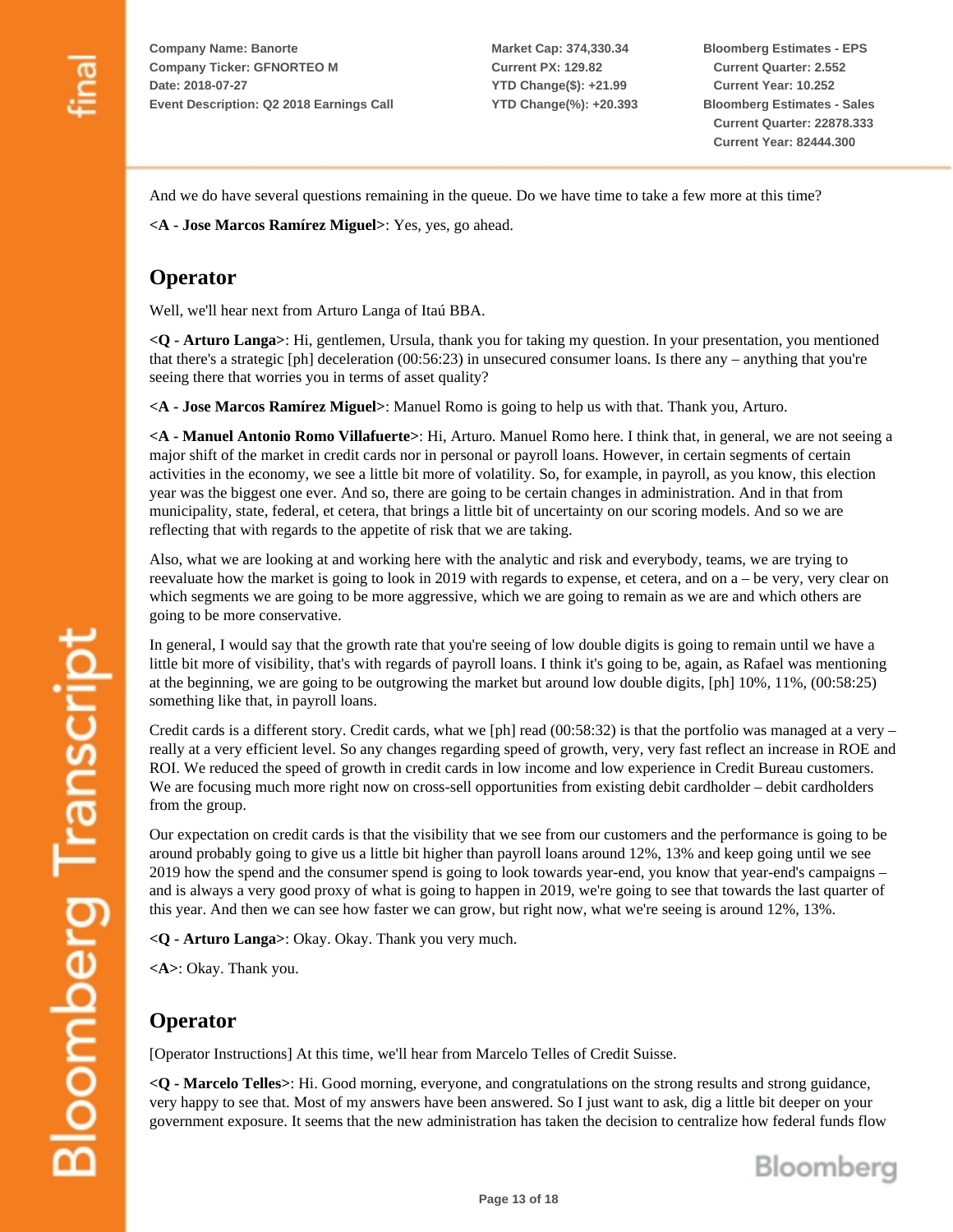**Market Cap: 374,330.34 Current PX: 129.82 YTD Change(\$): +21.99 YTD Change(%): +20.393** **Bloomberg Estimates - EPS Current Quarter: 2.552 Current Year: 10.252 Bloomberg Estimates - Sales Current Quarter: 22878.333 Current Year: 82444.300**

to states. So it's my understanding that the new administration has already appointed some individual states coordinators, right, that will dictate how states will receive the federal funds. And to my knowledge, I think 85% of state resources come from the Federal Government.

So, given that a lot of the loans to state and municipalities, they rely on their participaciones federales, right, on the federal participation fund. I was wondering if you see that as a potential risk, now there could be maybe some disruption in the flow of funds from the Federal Government to the states and if that pose a risk for your collection of those loans throughout different states? Thank you.

**<A - Jose Marcos Ramírez Miguel>**: Thank you, Marcelo. Thanks for your comments also. And maybe Gabriel Casillas is the one to  $-$  can give us a more light on this.

**<A - Gabriel Casillas Olvera>**: Thanks, Marcos. Hi, Marcelo, Gabriel Casillas, Chief Economist. Hello.

**<Q - Marcelo Telles>**: Hi, Gabriel. How are you?

**<A - Gabriel Casillas Olvera>**: Hi, good, thanks, Marcelo. Hey, Marcelo, your question is very good. Let me just give you some details about this issue. I mean, let me separate these individual coordinators, the new structure that you're mentioning from the – how this flow of funds work, I mean, in the second part, how these funds flow.

What I'll call participaciones or participations is not the money, it's actually the money that each state should collect from taxes. But some years ago, there was an agreement, a federal agreement, that they didn't want to do the tax collection because it's not very popular. So they preferred the Federal Government to do the tax collection for them and then the Federal Government gives the money back. But it's not money from the Federal Government.

So, that structure so far, we don't know that it's going to change. Actually, it should not change, and if they were to change, it's going to be very hard [ph] on it. This is (01:02:59) the money from the states. So having separated that, that, as you know, [indiscernible] (01:03:06) actually structured using those participaciones or participations as guarantee. We don't see that change.

Now, moving to a structure you're mentioning, the thing is, A, I mean, we have more than 2,000 social programs in Mexico. And unfortunately, CONEVAL, the agency, the government agency in charge of evaluating these social programs, only evaluates around 150. So, there is a lot of miscoordination in this part of social programs. So we do see the importance of having these state coordinators to really reassess all these miscoordination of how social programs work.

So, in this context, I think that we see this as a positive thing and has nothing to do with the participaciones. Now, the thing is – and the risk that some newspapers are highlighting – is that these social program coordinators by state could have certain power over the governors. I mean, this would depend a lot on how these issues are going to be structured. But so far, we see this as a positive development and we see honestly nothing to do with participations. So you don't have to worry about that, Marcello.

**<Q - Marcelo Telles>**: And what about the [ph] IO (01:04:28) funds, the revenues from [ph] IO, (01:04:31) I mean, does that go to the federal participation fund as well? How is that charged between the states if that's the case?

**<A - Manuel Antonio Romo Villafuerte>**: Yeah, it's a different mechanism on the one hand. And let me tell you two things. Unfortunately, these oil monies have been reduced significantly because of the decline in oil production. So they have not been as significant as they used to be at some point. And there's a mechanism with the oil fund in which, if there's money in – part of [ph] your money, yeah, (01:05:09) goes to the state [ph] staff. (01:05:10) But that's a different thing.

But the most important one and what has been really relevant is whenever you have excess revenues from oil, then part of it is actually given back to or given to the states, to the state governments. Honestly, this has not been significant in the last few years on the one hand. And on the other, I mean, the thing is this could be changed because it will depend a lot on what's going to be the assessment on what's going to be the roll of Pemex and so on so forth.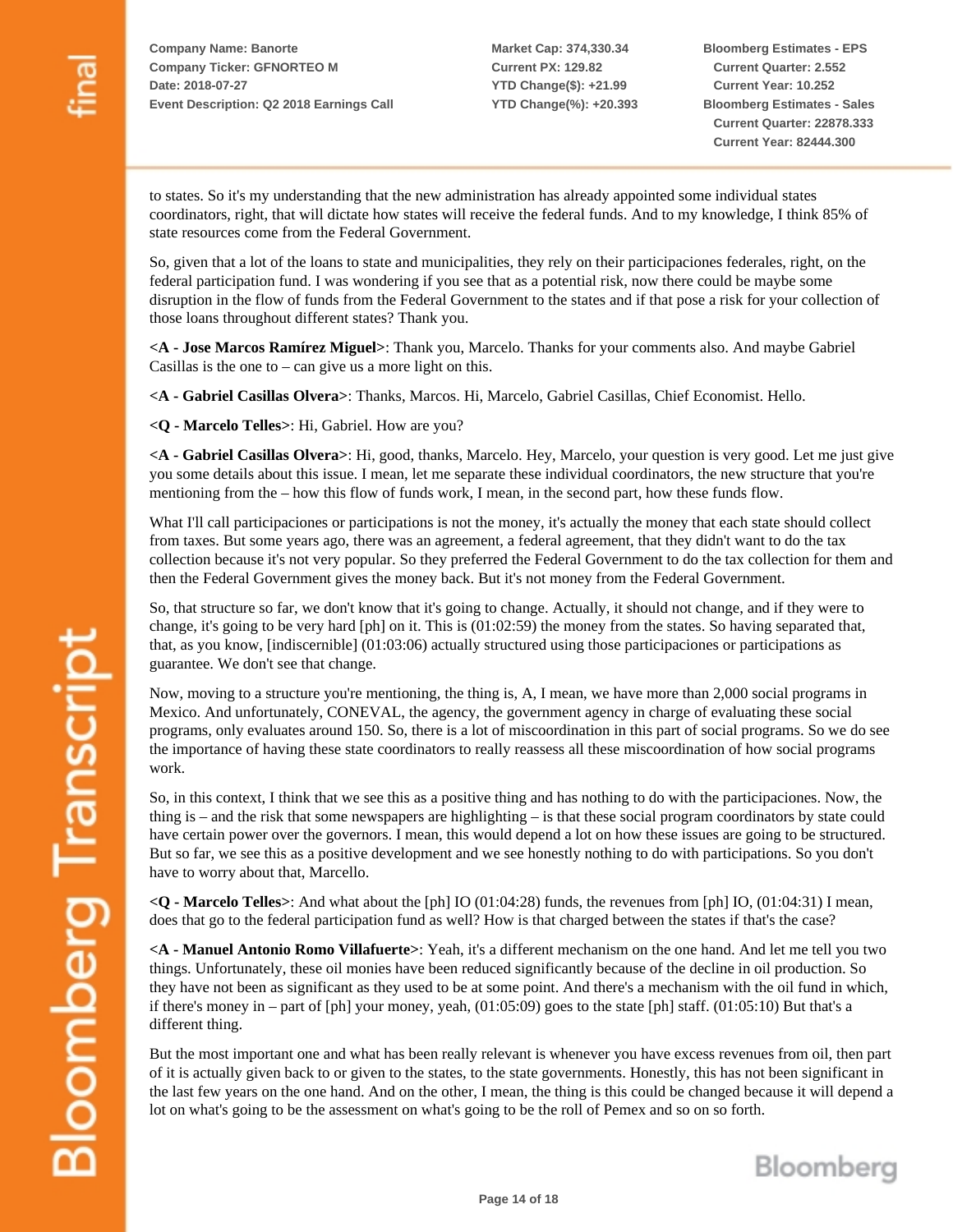**Market Cap: 374,330.34 Current PX: 129.82 YTD Change(\$): +21.99 YTD Change(%): +20.393** **Bloomberg Estimates - EPS Current Quarter: 2.552 Current Year: 10.252 Bloomberg Estimates - Sales Current Quarter: 22878.333 Current Year: 82444.300**

I mean, so far, honestly, the economic policy team has been quite moderated stating that we will continue to work in the country with the energy reform. Maybe they're going to just check around some of the contract that have been given if they were given in a good way with no corruption involved. And honestly, they're going to find out that there was no corruption at all because I don't know if you have seen [ph] this public bid, public bid had (01:06:11) been really, really transparent. They have been broadcasted, each one of the participants have turned in one single envelope per project. So it's going to be very – and the contracts are actually public. They are on the website.

So I don't think the oil part would be that relevant because it has been decreased and the most important one is participation, so I don't know if you want to add [indiscernible] ( 01:06:37).

**<A - Carlos Eduardo Martinez Gonzalez>**: Yeah. Marcelo, this is Carlos Martinez, Head of State, Municipalities and Retail Banking. One thing I think in addition to what Gabriel already told you is [indiscernible] (01:06:49) is what it states [ph] expend (01:06:53) through the government, exactly what Gabriel was telling you just a moment ago. And we don't see a shift in that. [ph] I think there's (01:07:03) going to be – the only differences is, before, you had 20 or more delegates in the state, now you can have one big delegate that is going to address all this, and this is going to give like a compensation to the actual governor.

And so you have the governor of the state and then you have some – one big delegate that's going to be taking these decisions on how this money is going to be spent. But the amount of money that is going to be in each state we don't see is going to decrease. We see it maybe also it can be incremental. And that's one thing that we can say [ph] to see (01:07:40) in the future.

The other thing that we see as an advantage is that this could be more orderly used in infrastructure. And the third thing that we see is that [ph] case, (01:07:500 you have the check and balance within the governor in this new figure we think is going to be used more properly than we used in the past.

**<A - Manuel Antonio Romo Villafuerte>**: And just to add also, Marcello, this [ph] Ramo 23 or Fraction 23 (01:08:05) doesn't have to do anything with participation. These are transfers to states, so have nothing to do with the structure of the credit. And I concur with Carlos that it's not that they're going to disappear this [ph] Fraction 23. (01:08:21) They're going to do this reoptimization to have a better use.

**<Q - Marcelo Telles>**: Great. That was very helpful. Thank you so much.

### **Operator**

And our next question comes from Jörg Friedemann of Citi.

**<Q - Jörg Friedemann>**: Thank you very much for taking my question. Lots of clarifications already from the previous questions, but just like to touch the two points on the operations of the bank. First, I understand that asset quality has been kept stable and you have good prospects on that end even though you're accelerating in retail. But I also noted that, over the last few years, it's not just your case, but I have seen some of your peers doing the same. Provisions have been a bit volatile, in your case, it reached almost 150% last year and it has oscillated between [ph] 129% to 130-something (01:09:33) in the past few quarters. So just wondering what do you see for these going forward, if [ph] I know (01:09:41) the decline of this quarter was just related to the seasonality that exists in the second quarter and to just [ph] I know (01:09:51) could go up again or if the trend is to go a bit further down given the improvement and observed in asset quality so far?

And the second question is a very quick one, if you could clarify how much was reversed in terms of the fiscal provisions that [ph] I know (01:10:14) led to a significant decline of VAT taxes in this quarter. Thank you very much.

**<A - Jose Marcos Ramírez Miguel>**: [ph] Both Rafa Arana (01:10:24). Thank you.

**<A - Rafael Victorio Arana de la Garza>**: Thank you, and thank you. I was reading also at the note, and thank you for your comments. I think what you should be looking at at the third quarter of the asset quality which will be very – we are very, very confident on the car loans on the mortgage side, as Manuel was saying, the credit card book is

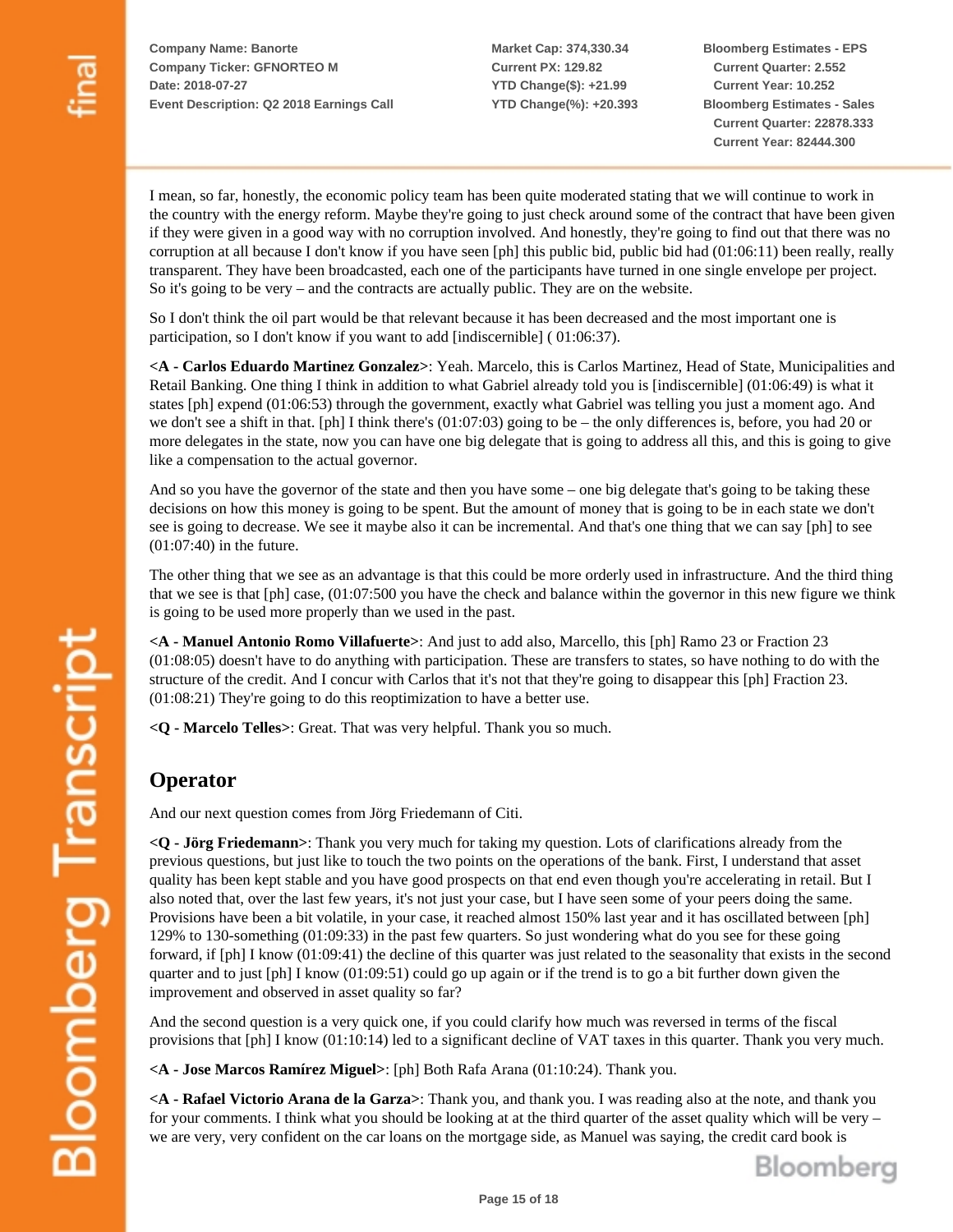**Market Cap: 374,330.34 Current PX: 129.82 YTD Change(\$): +21.99 YTD Change(%): +20.393** **Bloomberg Estimates - EPS Current Quarter: 2.552 Current Year: 10.252 Bloomberg Estimates - Sales Current Quarter: 22878.333 Current Year: 82444.300**

performing nicely on a very steady basis. You usually hit on the third quarter a little bit of seasonality because people goes on vacation and they really load their credit card a little bit. But they will clean that by the end of the year. So we don't see any hiccups on the credit card.

What you have seen on the payroll loans is much more a denominator issue because we have been reducing the rate of growth, as Manuel was saying, because of the change on the government of municipality and states that usually we are very cautious like eight months before that to reduce significantly the issuance of the payroll loans on that part. So we don't see anything strange compared to other change of administration. All the measures to contain any disruptions on the quality of the book has been taken, so – but you will see a denominator issue because of the lack of growth on the payroll loans that usually we grow the book around 16%, 17%, and we will be growing around 11% to 12%.

So we don't see that. And there was also some concerns that if we were reversing the coverage ratio to use that reversal of a reduction on the coverage ratio and float that to the net income line, that's not the case. Basically, the coverage ratio is a result of all the provision methodologies and regulation that we have on the consumer on any of the books. So, no – we basically what we see it has been an improvement of the generation of the provisions. As you know, the first quarter, we have an extraordinary item that we disclosed fully on the corporate side, but no – there was no reverse on the – or reduction on the cover ratio to use that as a part to really strengthen the bottom line. That's not the case. It is exactly as the regulation says and it's based upon the provisions, methodology and the rate of growth of the book.

On the fiscal provisions, as you know, and you very well stated on your report, we are always like the highest payers on the tax rate, we are around 29.3%. And the reason for those reduction – those reversals on the fiscal side was basically that we were over-provisioned in some of the components that we finally get the approval from the authorities to reverse those. That's the case.

**<Q - Jörg Friedemann>**: But then do you have any idea about what would be the efficiency ratio if that had not been reversed? Just to understand really what is the recurring efficiency level.

**<A - Rafael Victorio Arana de la Garza>**: No. I think that will not affect at all the efficiency because we usually, as you know, and the 29.3% is more than other provision for the [ph] original (01:14:12) rate. But we will always like to be very conservative on that number. So that number that you see on that is also – if you say that will affect your – any of the numbers that you have on the net income and on the efficiency ratio and anything, no, believe me, it doesn't have to – there's no impact at all in that.

**<A - Ursula Margarete Wilhelm Nieto>**: And if I just may add, Jörg, if you see the guidance that we gave at the beginning of the year and the guidance that we just updated today, we were expecting an efficiency ratio between 39% and 40%. So it's within where we expected even with this reversal. It's just – the reversal is just a reflection of managing the expenses, but nothing more.

**<Q - Jörg Friedemann>**: Yeah.

[indiscernible] (01:15:03)

**<A - Carlos Eduardo Martinez Gonzalez>**: [indiscernible] (01:15:07) Carlos Martinez, Retail Banking. One of the things that you mentioned about the growth in the credit is – it has to be a lot about auto and [ph] grades in  $(01:15:18)$ mortgages. We have taken advantage, as you know, two or three years ago [ph] with the full advantage (01:15:24) of the acquisition and the fusion with Ixe Bank. So we've been very good [ph] at attending (01:15:30) the high level, high income [ph] tax (01:15:33) credits in Mexico.

So we've made a lot of alliances with auto builders and also with mortgage brokers. So we've been very good in addressing that kind of market. Our credit mortgage [ph] issue (01:15:48) is about MXN 1.8 billion [ph] or – mortgage in related. (01:15:54) And in the auto industry, [ph] we made alliance risk, risk alliance (01:15:57) with Honda and Mazda and other auto builders that are more related in the high income in Mexico. So that gives us a very good quality of assets and also a very good line of acquiring clients.

**<Q - Jörg Friedemann>**: That's perfect. Thank you for the detailed [ph] information (01:16:12).

Bloomberg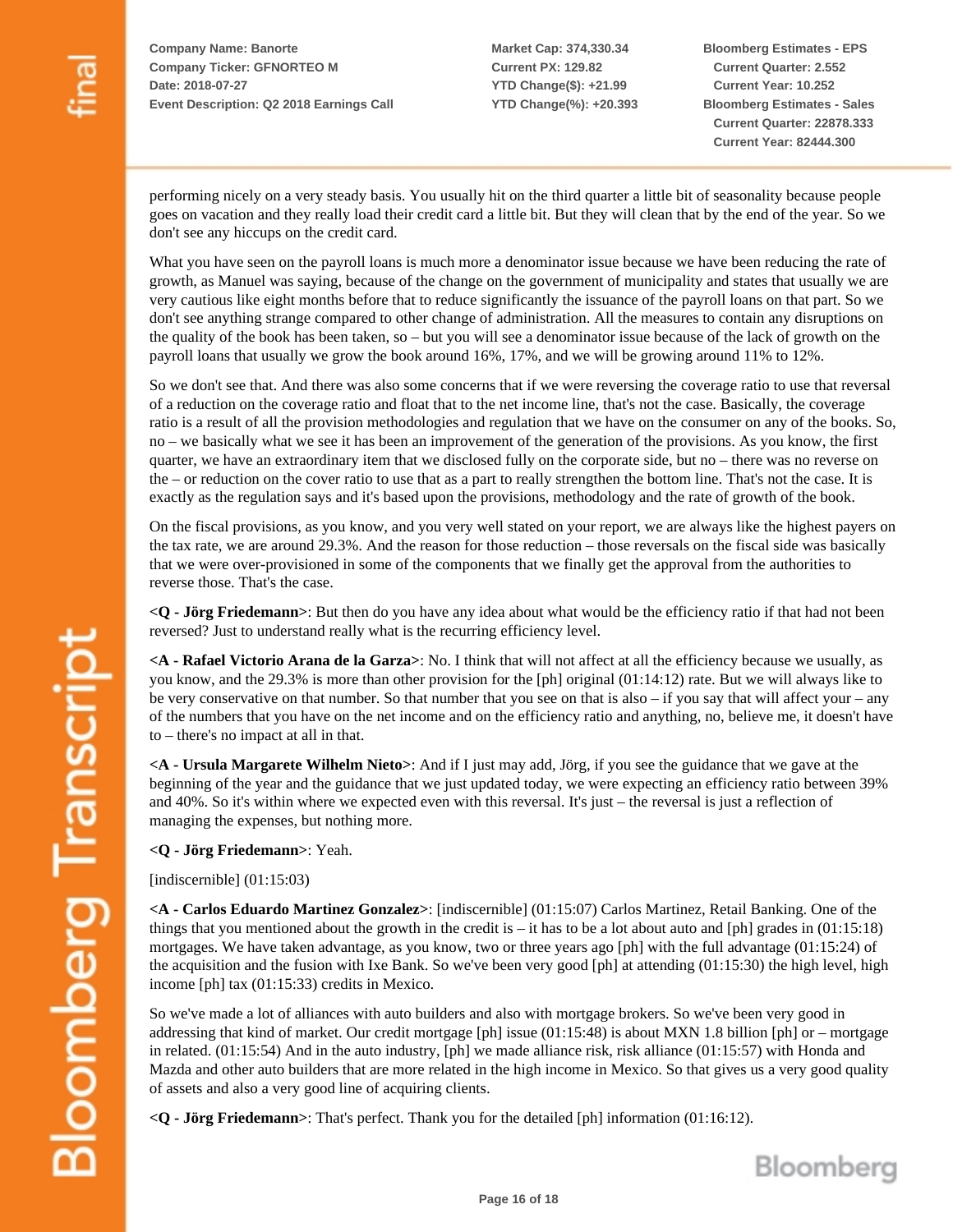**Market Cap: 374,330.34 Current PX: 129.82 YTD Change(\$): +21.99 YTD Change(%): +20.393** **Bloomberg Estimates - EPS Current Quarter: 2.552 Current Year: 10.252 Bloomberg Estimates - Sales Current Quarter: 22878.333 Current Year: 82444.300**

**<A - Rafael Victorio Arana de la Garza>**: Happy to take on – if you want to go deep into the reversals, that happy to have a specific talk and conversation with you to really guide you to exactly what's the numbers. But I would confirm to say that doesn't affect anything related to the efficiency ratio on everything, it's – we are always very conservative on the tax side, and we usually are over-provisioned.

**<Q - Jörg Friedemann>**: Very clear, Rafa. Thank you very much. Okay.

**<A - Rafael Victorio Arana de la Garza>**: Thank you. Thank you to you.

#### **Operator**

And we will hear next from Carlos Gomez of HSBC.

**<Q - Carlos Gomez-Lopez>**: Hi, good morning. It's late in the call. I just wanted to ask what your expectations for interest rate are and what do you think your sensitivity to a decline of [ph] 100 basis points would be (01:17:09) next year? Thank you.

**<A - Jose Marcos Ramírez Miguel>**: [indiscernible] (01:17:13)

**<A - Gabriel Casillas Olvera>**: Hi, Carlos, this is Gabriel Casillas, Chief Economist. [indiscernible] (01:17:18) In terms our expectations on the reference rate of the Central Bank is that they will leave the rate unchanged at 7.75% at least in the next 18 months. In the past like six months ago, we were thinking that there was opening some space for rate cuts. Nevertheless, as we have seen the evolution of certain variables, more than inflation, honestly, has been the more hawkish U.S. Fed. So that's in our view going to preclude the Central Bank to be able to lower the rates.

Now, having said this, in our view, actually, the bias of the Central Bank is going to be towards hiking rates at some point, maybe not a lot because, as you know, since December 2015, when the Central Bank began its hiking cycles at the same time as the Fed, the Banco de México has done 475 basis points, while the U.S. Fed has done only 175 basis points. So, I think there's some space for the Fed to continue hiking and for México not to follow the Fed.

So, having said that, so no rate cuts at all, maybe some hikes. But honestly, I think the Central Bank, they don't want to hike anymore. And very importantly, and they have highlighted in their communication and in their speeches is that if they see a fiscally responsible government, and that's going to be a very important variable, and if they see that, they're not going to hike. And actually, we have seen the commitment of the newly appointed government to be fiscally responsible. So definitely, I don't think the Central Bank will have to hike rates.

Now, talking about the sensitivity, I don't know if you want, Ursula, to mention that?

**<A - Ursula Margarete Wilhelm Nieto>**: Yeah. Hi, Carlos. On sensitivity, the mix of the banking book has changed over the last three years, and we have a higher proportion of fixed rate assets in the banking book. So this has brought down the sensitivity to rates. Today, a change in 100 basis points in market rates gives us NII of around MXN 960 million, whereas two years ago, the sensitivity was around MXN 1.2 billion.

So, we think that, if rates go down, obviously, irrelevant the velocity and the magnitude of the change. But if rates go down, there is a very good cash cushion within the banking book to support that and the margin will hold.

**<A - Gabriel Casillas Olvera>**: Let me – this is Gabriel again. Just one thing, Carlos, to just add up to what Ursula mentioned. And remember, I mean, at least in the short and medium term, nobody sees interest rate getting back to 3% here in Mexico, in the U.S. getting back to zero. So, in this context, even if the Central Bank finds some space to lower the rate at some point, they're not going to be able to lower the rate that much as of course 3% seems really unthinkable. So we're thinking that, if there's some space that opens up in maybe two years, it's going to go down from the current 7.75% to maybe 6%, that would be one of the lowest point we see.

**<A - Rafael Victorio Arana de la Garza>**: And, Carlos, just an addition that has to do a lot what Ursula was mentioned. We are very comfortable with a reduction in the interest rates because most of the consumer portfolio has